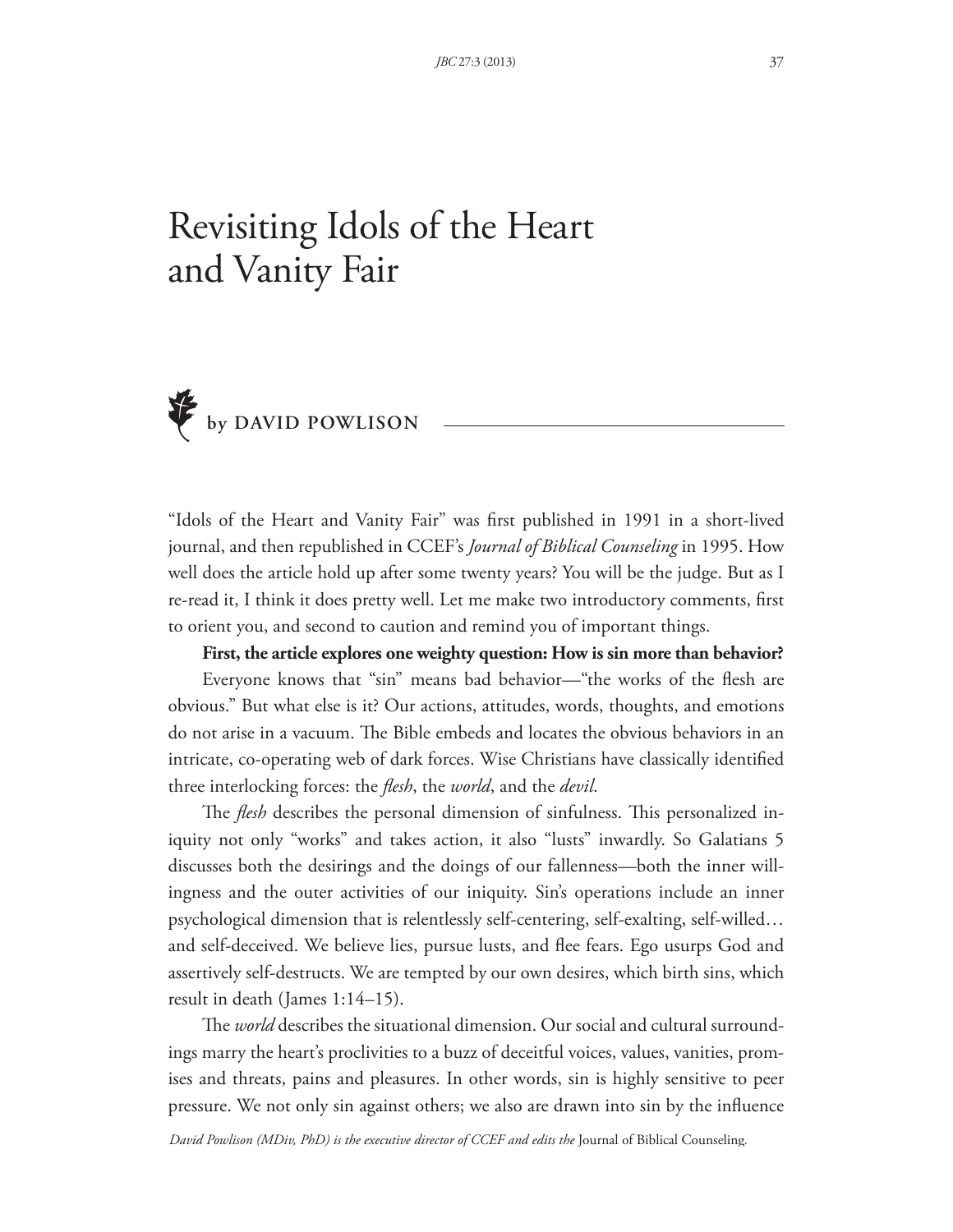of others individually and collectively. We are lied to in 10,000 ways by messages that elicit and pander to our lusts and fears. The world variously bullies and seduces us, which births sin, which reaps death.

The *devil* adds a false-father, false-lord dimension. An active enemy craves, schemes, lies, tempts, deceives, enslaves, accuses… and murders. A father of lies and serial killer deforms his children into his image of pride and craving. The enemy minds you, finds you, wines and dines you, blinds you, binds you, and finally grinds you.

O merciful Father, lead us not into temptation. Deliver us from evil.

## This animating trio of flesh, world, and devil expresses the Godward "vertical dimension" of sin.

This animating trio of flesh, world, and devil expresses the Godward "vertical dimension" of sin. Closing our ears to the true God, we heed the false gods. These God-substitutes conspire to hijack the heart for darkness.

So sin is more than behavior. And "Idols of the Heart and Vanity Fair" probes that one significant fact. But this narrow focus means that many other *very* important companion truths are *not* featured in the article. Many years ago, one sensitive reader wrote me to say that she had appreciated the insights she had gained, but she had felt discouraged because the article did not present the riches of God's mercy in Christ. She did not sense the lovely welcome and encouragement that, say, Psalm 103 communicates to those who struggle with the weightiness of personal sin. She is right.

The article is almost entirely analytical and diagnostic. It is *not* teaching a counseling methodology. It is *not* describing all aspects of how the Spirit and the Word simplify our hearts and make our lives fruitful. It only seeks to bring clarity amid the conflicting theories about why people do what they do. So it seeks to edify by clearing away underbrush, confusion, and wrongheadedness, but it does not bring the abounding mercies we need when we understand our plight. Scripture reveals God's clear-minded analysis, and I hope that what I have written faithfully captures that. And though I do not focus on it here, the Scripture that assesses also blesses. Christ's ministry assesses accurately in order to awaken a true sense of need—not as an end in itself, but so we might seek and find all the good things that he has done. He who knows what's wrong with us comes to rescue us, not size us up. He dies to save us from what he sees is wrong. He mercifully and knowledgeably intercedes for us in words and deeds—exactly at our points of need. And he will lead us home—*Surely goodness and lovingkindness follow me all the days of my life, and I will dwell in the home*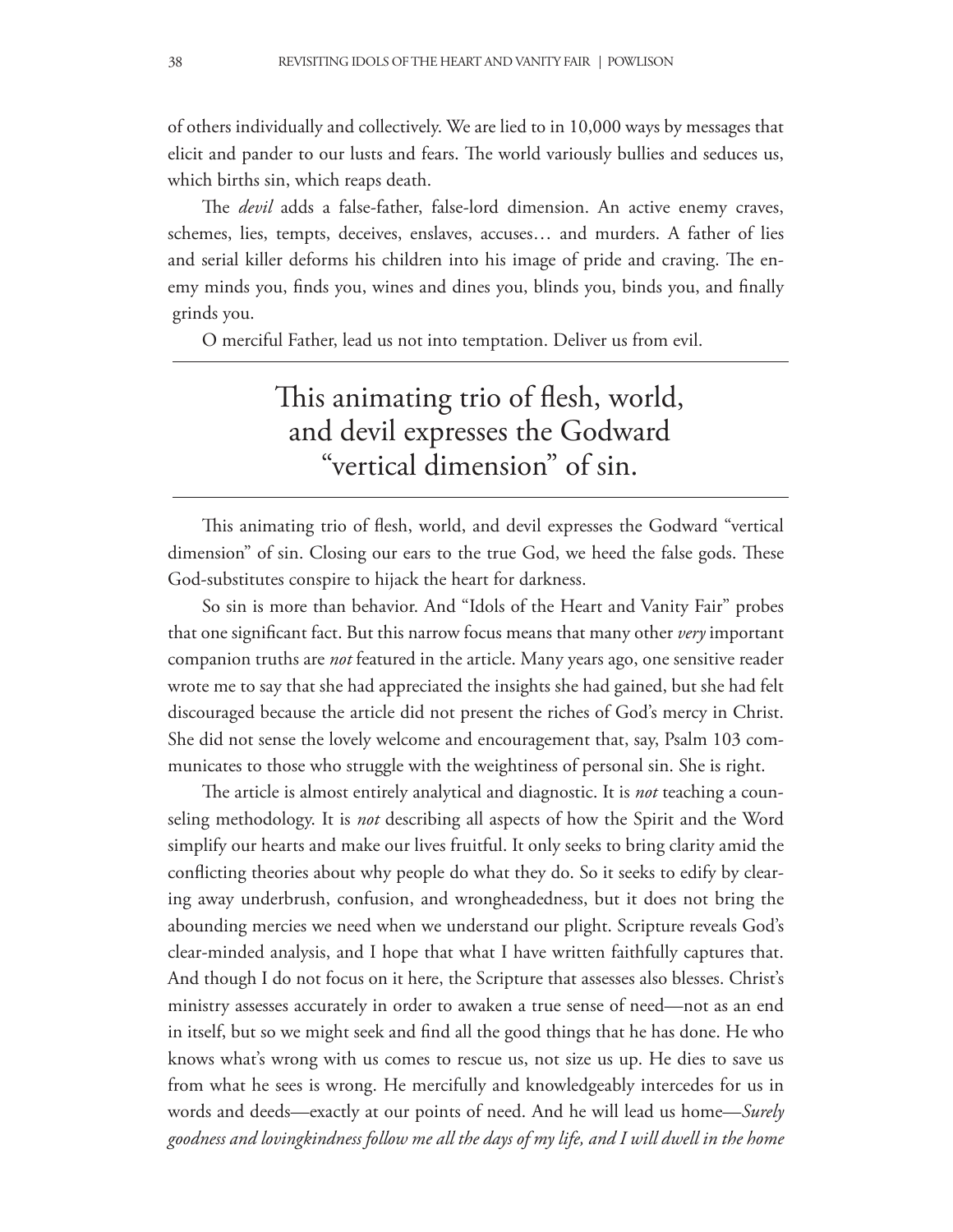*of the Lord forever*. It is worth remembering that my article aspires to do one helpful thing, not all needful things.

#### **Second, does this article encourage people to go on an "idol-hunt"?**

Over the years I've heard how people read (or misread), apply (or misapply) my article. I am delighted by how many people have been illumined by this rather narrow, technical analysis and have found their faith energized. But the most common misreading and misapplication goes in an introspective direction. Am I encouraging you to go on an inward hunt for "the idols" in your heart? Am I encouraging you to hunt for "the idols" in someone else's heart? Is figuring out what is wrong *the* key to changing? Should we be continually looking in the mirror?

No.

Granted, the article itself is intently analytical. It attempts to see into the fog of war, to get a grip on evils that intentionally squirm out of our hands, because shapeshifters and deceivers do not want to be seen.

As a laser beam, the article can well serve as an aid to clearer self-knowledge. But a call to obsessively introspective self-analysis? Never. An invitation to nosy mindreading of others' motives? Never. Self-analysis cannot save us. It can become simply one more form of self-fascination. Other-analysis cannot save others. It can become simply one more form of judgmentalism.

True self-knowledge is a fine gift. And true self-knowledge always leads us out of ourselves, and to our Father who, knowing us thoroughly, loves us utterly. True self-knowledge does not wallow around inside. God intends to draw us out of selfpreoccupation. Seeing the vertical dimension of the struggle with sin and death, we reach out more boldly to the One who is life and light. There are many reasons not to go on an idol-hunt. Here are three of those reasons.

*First, our renegade desires are not so complicated as to necessitate a "hunt."* The desires that mislead us *are* self-deceiving, because we are so plausible to ourselves. And lies whispering inside our heads can be hard to identify—but they are not as complicated as we might imagine. For example, whenever I complain, grumble or criticize, these sins are wedded to straightforward motives. I grumble because

> I *want* \_\_\_\_. I *fear*\_\_\_\_. I *need* \_\_\_\_. I *expect*\_\_\_\_.

Fill in the blanks and you've named the nasty God-substitute that fires up a bad attitude. I am mastered by *MY* kingdom come and *MY* will be done. I erase God from his universe—unbelief. I exalt myself—pride. I am enslaved to what I most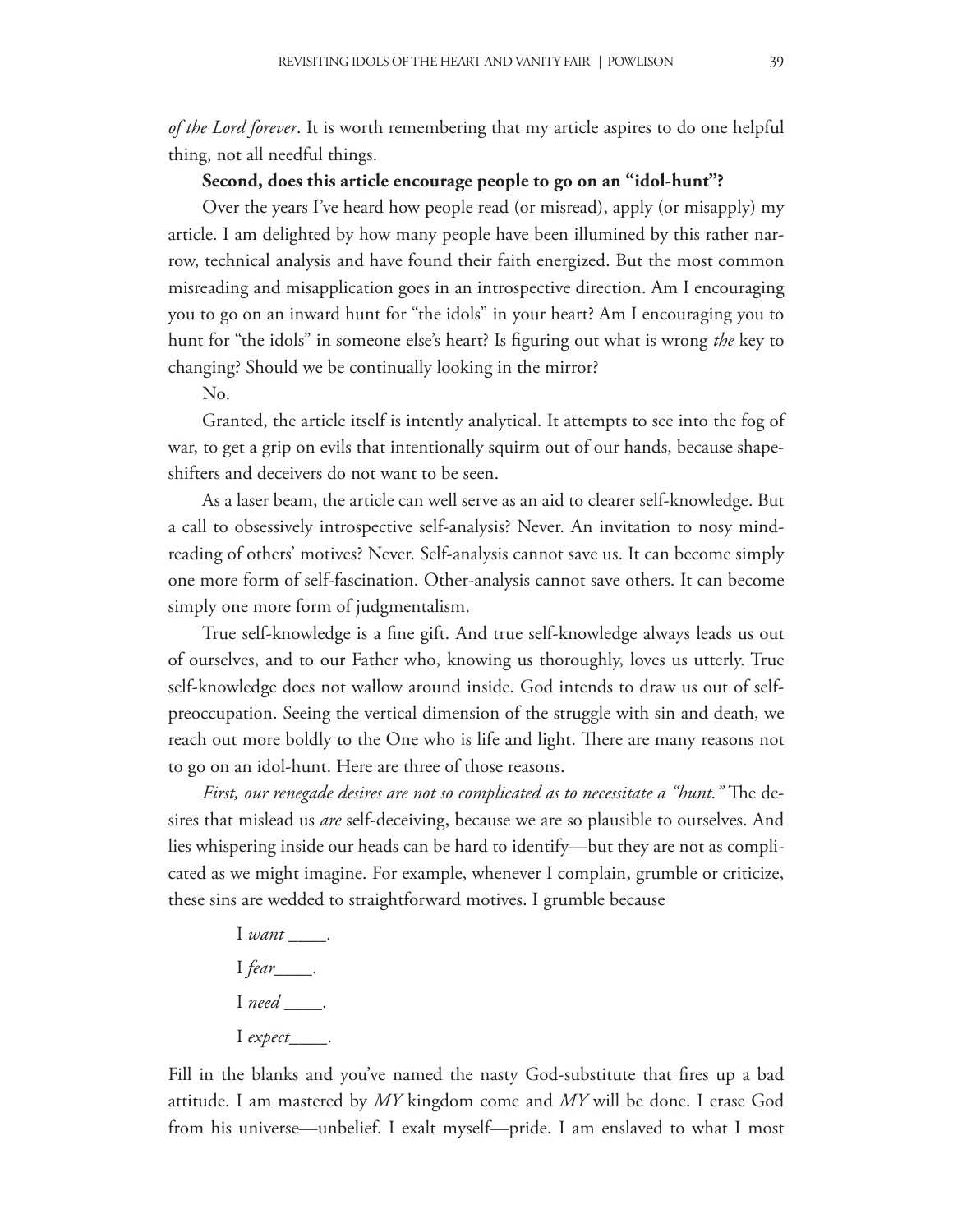want—lust. So the sins of grumbling have an identifiable "psychological" dimension. They also have a "sociological" dimension. When I grumble, I conform to the community of grumblers and want things that current opinion, cultural values, and modern advertising teach me to need. And the sins of grumbling also have a "Satanlike" dimension. I am exhibiting what James 3:14–16 portrays as the logic of a devilish wisdom.

It is helpful to name the mastering lust, fear, felt-need or expectation that hijacks God's place. Repentance becomes more intelligent. I can bring to the Father of mercies both my visible behavior and my inner motives. His love is magnified because I see my need for mercy more clearly. *For your name's sake pardon my iniquity, for it is very great* (Ps 25:11). And he freely, willingly forgives his beloved children. When he thinks about me and about you, he remembers his own lovingkindness, and he answers our plea.

# It is helpful to name the mastering lust, fear, felt-need or expectation that hijacks God's place.

*Second, our renegade desires are not solo operatives.* To be sure, the desires that mislead us arise within me and are "all about me." But they never work alone. As we have seen, the flesh partners with the world and the devil. Often I've heard this article referred to in shorthand as "Idols of the Heart." But my title intentionally also names and extensively discusses "Vanity Fair," by which I mean the situational forces that beset us. The article is as much about looking around as it is about looking in the mirror.

If I'd thought to impose a longer title on readers, I could have called it "Idols of the Heart, Vanity Fair, and the Prince of Darkness." Sin means war with God, and the war is fought inside us and all around us. So why did I choose to use only the first two terms, rather than all three terms? Any piece of writing occurs against a backdrop. It does not spring up in a vacuum, but grows out of asking particular questions. This article primarily holds a running conversation with the motivational theories of the psychological sciences and therapies. It is my premise as a Christian that sin, transgression, and iniquity intimately characterize the very phenomena that the psychologies seek to understand and the psychotherapies seek to cure. Actual human beings cannot be extricated from the active, pervasive influence of sinfulness. Yet in studying why people do what they do, and in seeking to solve their problems, the psychologies compulsively suppress awareness of our sinfulness. That's significant. Those who disagree with the very idea of a biblical understanding of people, problems, and counseling largely take their cues from the psychological sciences. When I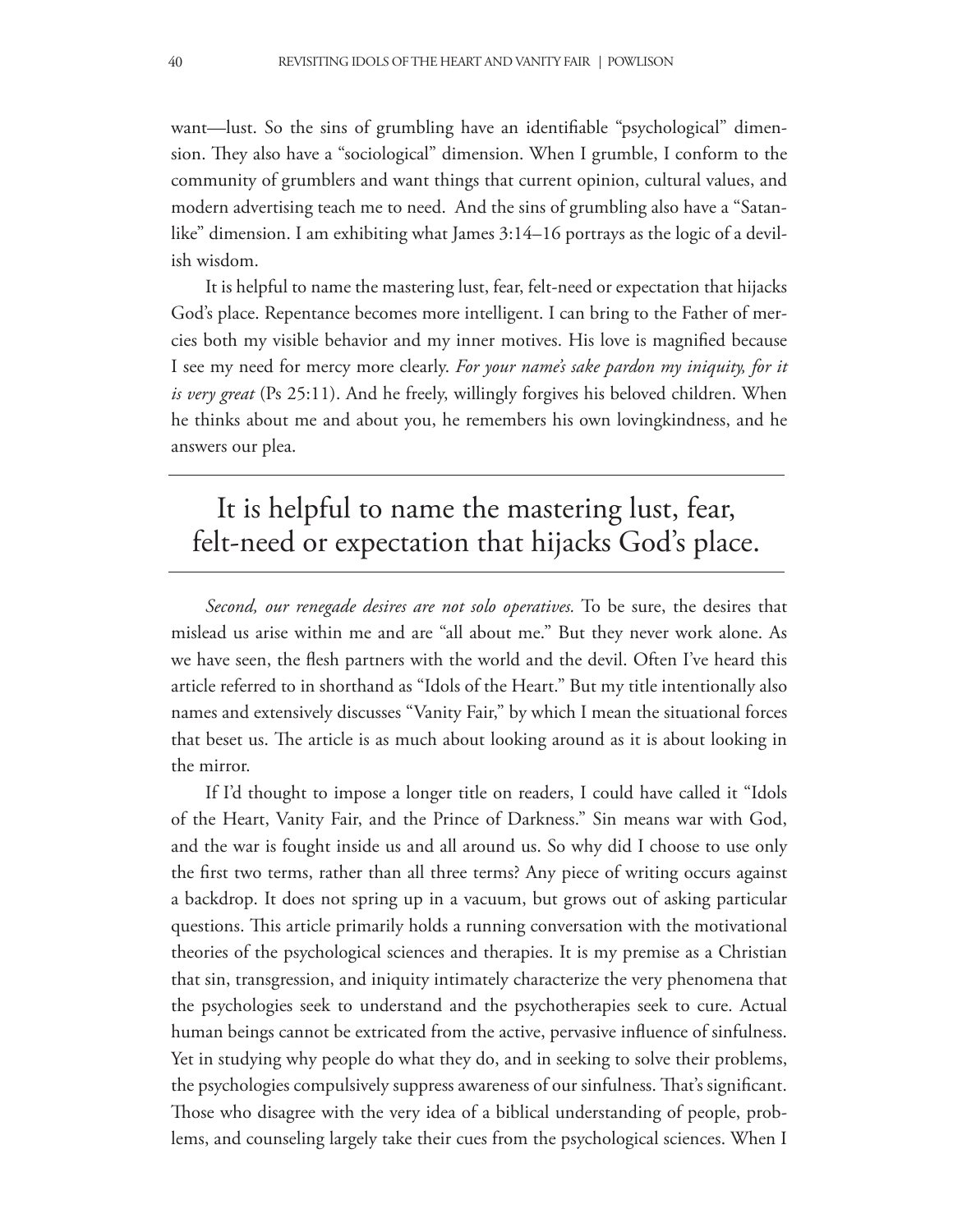wrote the article, the typical theories emphasized psycho-social factors. (If I'd written the article today, I'd have addressed bio-psycho-social factors—"Illness, Idols of the Heart, and Vanity Fair." I do comment on biology late in the article.) I wrote with the questions and theories of the most popular psychologies in mind.

Of course, the secularizing impulse also expunges awareness of the Liar, Slavemaster, and Murderer. Why didn't I include a more extended discussion of the Evil One? After all, to direct more attention to the devil would be theologically balanced. But I thought—and still think—that such a change in the balance of the article would have immediately distracted from the implications of sin for psychology, sociology, and psychotherapy. Mere mention of the devil tends to make everyone either giddy or queasy. When the devil becomes the topic of conversation, he's rather like that person who hogs the spotlight and dominates the conversation. No one else gets a chance to be heard. In contrast, the Bible carefully points out that the devil is at the party, but it rarely puts him in the spotlight or lets him open his mouth.

My article could have been written against a different backdrop. It could have been more comprehensive. But this is only an article. It is like a collection of photographs of a neighborhood, not a map of the whole city.

*Third, our renegade desires are not so "deep" as to call for intense introspection. The* desires that mislead us do cause us to coil in on ourselves, but that doesn't mean that the content of our mastering desires hides deep within some inner labyrinth. They are not as inward as we might imagine. In fact, they are not really "intra-psychological" phenomena at all. Our motives are all active verbs that describe how we connect to the world around us: What are you seeking? What are you loving? What are you fearing? What are you trusting? Where are you taking refuge? What voices are you listening to? Where are you setting your hopes? The answers to these questions describe characteristics of the whole person, who always orients toward either God or something else. They always propel us to view and treat other people either wisely or foolishly—so they are closely linked to actual behavior, emotions, and attitudes. When we take the Bible's God-relational verbs and turn them into questions, we are exposed for what we are. Such questions can help you to see how and why you are straying. They can help you help others to see themselves. Our answers to these questions describe the seedbed of our sins, how we curve in on ourselves and go blind to God and his will.

But such questions never intend to send you spiraling down on an inward journey. They don't intend to make you intrusively probe others for hidden dirt. They do invite all of us to come out of the dark and into the light of Christ. Seek him who is worthy. Trust him who gives freely. Love him who is lovely. Fear him before whom we stand. Take refuge in the one who truly is our shelter.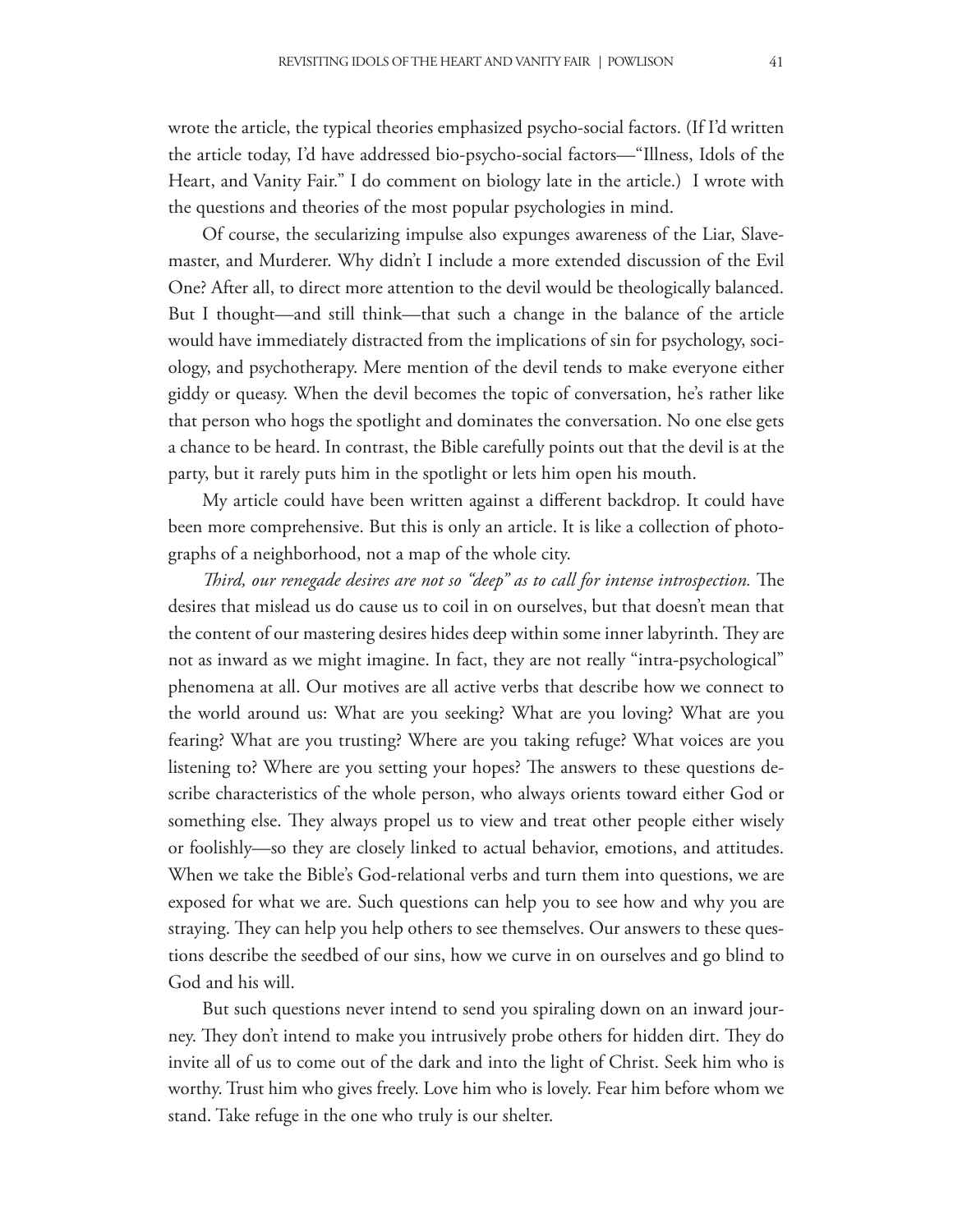I think that "idols of the heart" is a great metaphor (if we don't overuse it!). It captures the match between inward desire and outward objects of desire. People are always reaching out to worship something, anything—either God or the minigods. Sin causes the psyche to operate as if we were self-referential and encapsulated. But our souls are in fact God-relational and God-accountable. The sense of selfencapsulation with which we experience our desires simply describes our defection from reality.

I'll risk redundancy because this issue is so important. If I go on an "idol-hunt" into myself, I become intensely introspective and self-analytical. Similarly, if I go on an "idol-hunt" into you, I try to read your mind, as if I could peer into your heart, as if I had the right to judge you. Idol-hunts of any kind forget that knowing ourselves and others is not an end in itself. Accurate knowledge of our need leads directly away from ourselves and into the mercies of God for us and for others.

Faith makes self-knowledge look to God and relate to him. Faith is not introspective.

Love makes knowledge of others generous-hearted and merciful. Love is not judgmental.

Faith and love draw us out of sin's enmeshing self-obsession (including enmeshment in obsessive introspection). So come forth. Our Savior gives us his own joy, and joy is an interpersonal emotion. He throws open the doors to the fresh air and bright light of a most kind grace. Bless the Lord, O my soul, and all that is within me bless his holy name!

So enjoy the article. If you've never read it, I hope that you profit—seeing yourself and others in a clearer, more gracious light. If you've read it before, I hope that a fresh read will bring renewed insights.

### Idols of the Heart and Vanity Fair

\* \* \*

One of the great questions facing Christians in the social sciences and helping professions is this one: How do we legitimately and meaningfully connect the conceptual stock of the Bible and Christian tradition with the technical terminologies and observational riches of the behavioral sciences? Within this perennial question, two particular sub-questions have long intrigued me.

One sort of question is a Bible relevancy question. Why is idolatry so important in the Bible? Idolatry is by far the most frequently discussed problem in the Scriptures.<sup>1</sup> So what? Is the problem of idolatry even relevant today, except on certain mission fields

 $1$  The "First Great Commandment," like the first two or three commandments from the decalogue, contrasts fidelity to the Lord with infidelities. The open battle with idolatry appears vividly with the golden calf and reappears throughout Judges, Samuel, Kings, the prophets, and Psalms.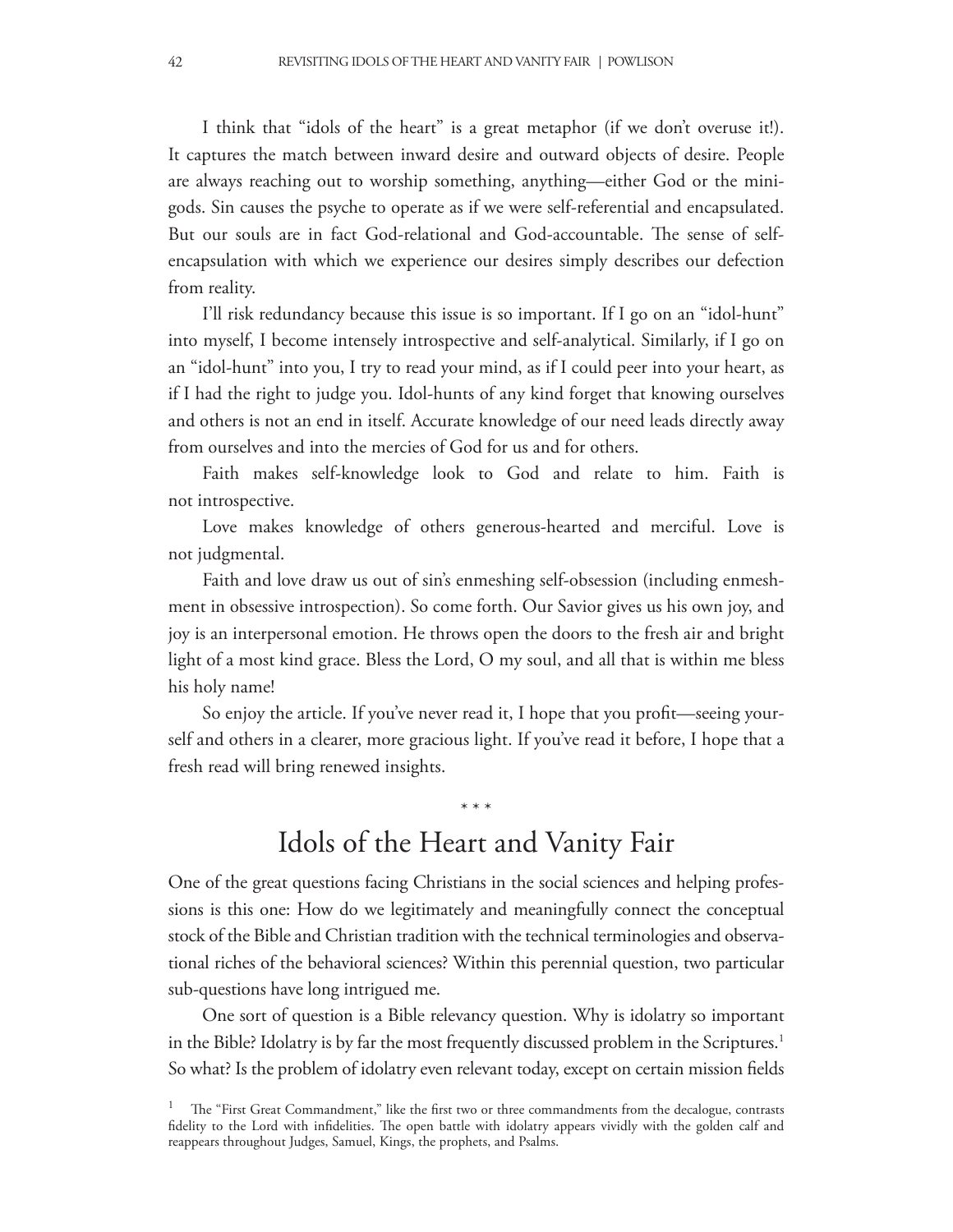where worshipers still bow to images?

The second kind of question is a counseling question, a "psychology" question. How do we make sense of the myriad significant factors that shape and determine human behavior? In particular, can we ever make satisfying sense of the fact that people are simultaneously inner-directed and socially-shaped?

These questions—and their answers—eventually intertwined. That intertwining has been fruitful both in my personal life and in my counseling of troubled people.

### **!e Relationship of Individual Motivation to Sociological Conditioning**

The relevance of massive chunks of Scripture hangs on our understanding of idolatry. But let me focus the question through a particular verse in the New Testament which long troubled me. The last line of 1 John woos, then commands us: "Beloved children, keep yourselves from idols" (1 John 5:21). In a 105-verse treatise on living in vital fellowship with Jesus, the Son of God, how on earth does that unexpected command merit being the !nal word? Is it perhaps a scribal emendation? Is it an awkward *faux pas* by a writer who typically weaves dense and orderly tapestries of meaning with simple, repetitive language? Is it a culture-bound, practical application tacked onto the end of one of the most timeless and heaven-dwelling epistles? Each of these alternatives misses the integrity and power of John's final words.

Instead, John's last line properly leaves us with that most basic question which God continually poses to each human heart. Has something or someone besides Jesus the Christ taken title to your heart's trust, preoccupation, loyalty, service, fear and delight? It is a question bearing on the immediate motivation for one's behavior, thoughts, and feelings. In the Bible's conceptualization, the motivation question is the lordship question. Who or what "rules" my behavior, the Lord or a substitute? The undesirable answers to this question—answers which inform our understanding of the "idolatry" we are to avoid—are most graphically presented in 1 John  $2:15-17$ ,  $3:7-10$ ,  $4:1-6$ , and  $5:19$ . It is striking how these verses portray a confluence of the "sociological," the "psychological," and the "demonological" perspectives on idolatrous motivation.<sup>2</sup>

The inwardness of motivation is captured by the inordinate and proud "desires of the flesh" (1 John 2:16), our inertial self-centeredness, the wants, hopes, fears, expectations, "needs" that crowd our hearts. The externality of motivation is captured by "the world" (1 John 2:15–17, 4:1–6), all that invites, models, reinforces, and conditions us into such inertia, teaching us lies. The "demonological" dimension of motivation is the Devil's behavior-determining lordship (1 John 3:7–10, 5:19), standing as a ruler over his kingdom of flesh and world. In contrast, to "keep yourself from idols" is to live with a whole heart of faith in Jesus. It is to be controlled by all that lies behind the address

This confluence of the world, the flesh, and the devil is unsurprising, as it recurs throughout the Scriptures: see Ephesians 2:1–3 and James 4:1–7 for particularly condensed examples.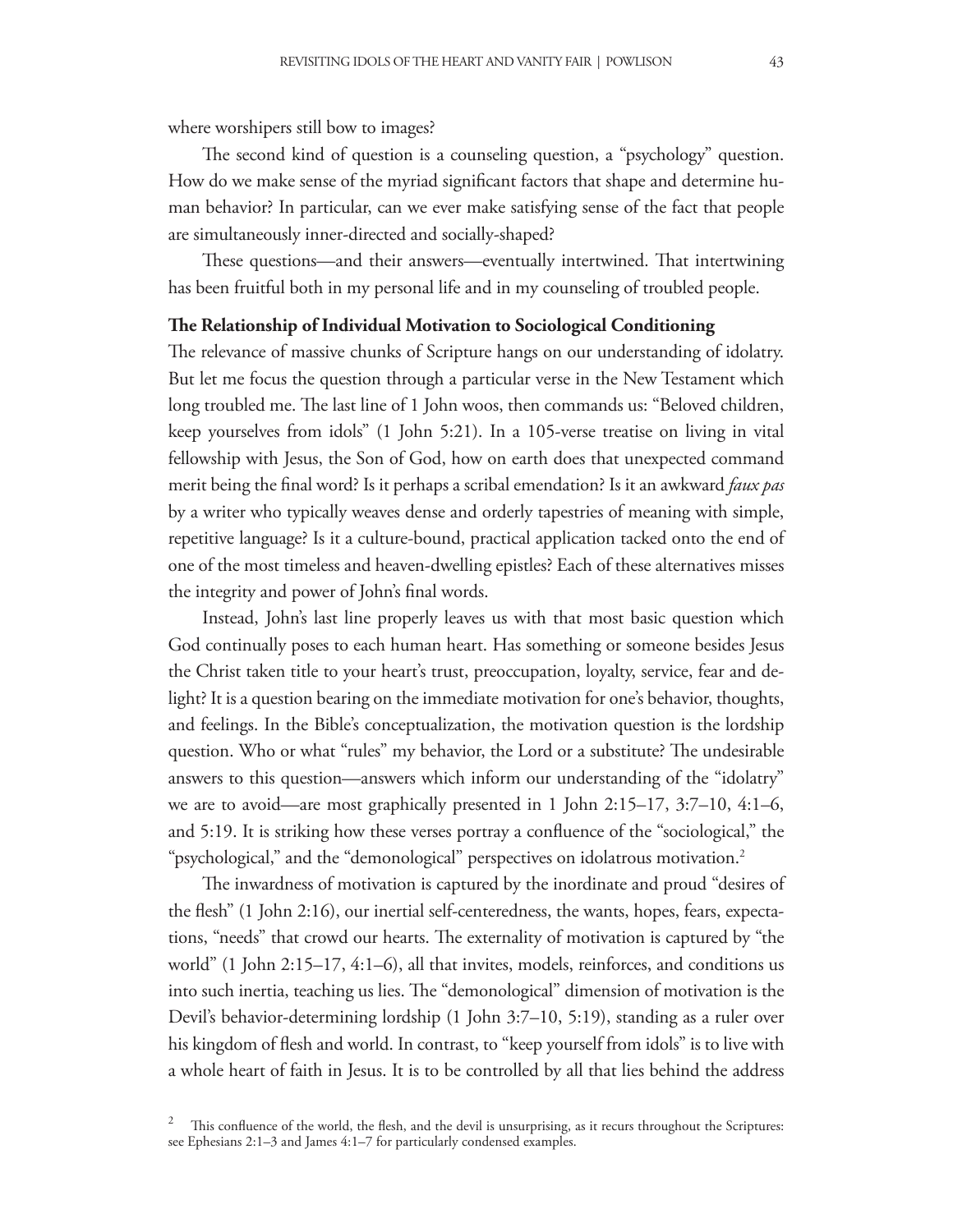"Beloved children" (see especially 1 John  $3:1-3$ ,  $4:7-5:12$ ). The alternative to Jesus, the swarm of alternatives, whether approached through the lens of flesh, world, or the Evil One, is idolatry.

*An Internal Problem*. The notion of idolatry most often emerges in discussions of the worship of actual physical images, the creation of false gods. But the Scriptures develop the idolatry theme in at least two major directions pertinent to my discussion here. First, the Bible internalizes the problem. "Idols of the heart" are graphically portrayed in Ezekiel  $14:1-8$ . The worship of tangible idols is, ominously, an expression of a prior heart defection from YHWH your God.<sup>3</sup> "Idols of the heart" is only one of many metaphors which move the locus of God's concerns into the human heart, establishing an unbreakable bond between specifics of heart and specifics of behavior: hands, tongue, and all the other members. The First Great Commandment, to "love God heart, soul, mind, and might," also demonstrates the essential "inwardness" of the law regarding idolatry. The language of love, trust, fear, hope, seeking, serving—terms describing a relationship to the true God—is continually utilized in the Bible to describe our false loves, false trusts, false fears, false hopes, false pursuits, false masters.

If "idolatry" is the characteristic and summary Old Testament word for our drift from God, then "desires" (*epithumiai*) is the characteristic and summary New Testament word for the same drift.<sup>4</sup> Both are shorthand for *the* problem of human beings. The New Testament language of problematic "desires" is a dramatic expansion of the tenth commandment, which forbids coveting (*epithumia*). The tenth commandment is also a command that internalizes the problem of sin, making sin "psychodynamic." It lays bare the grasping and demanding nature of the human heart, as Paul powerfully describes it in Romans 7. Interestingly (and unsurprisingly) the New Testament merges the concept of idolatry and the concept of inordinate, life-ruling desires. Idolatry becomes a problem of the heart, a metaphor for human lust, craving, yearning, and greedy demand.<sup>5</sup>

*A Social Problem*. Second, the Bible treats idolatry as a central feature of the social context, "the world," which shapes and molds us. The world is a "Vanity Fair," as John Bunyan strikingly phrased it in *Pilgrim's Progress*. 6 Bunyan's entire book, and the Vanity Fair section in particular, can be seen as portraying the interaction of powerful, enticing, and intimidating social shapers of behavior with the self-determining tendencies

<sup>3</sup> "Heart" is the most comprehensive biblical term for what determines our life direction, behavior, thoughts, etc. See Proverbs 4:23, Mark 7:21-23, Hebrews 4:12f, etc. The metaphor of "circumcision or uncircumcision of heart" is similar to "idols of the heart," in that an external religious activity is employed to portray the inward motivational dynamics which the outward act reflects.

<sup>&</sup>lt;sup>4</sup> See such summary statements by Paul, Peter, John, and James as Galatians 5:16ff; Ephesians 2:3 & 4:22; 1 Peter 2:11 & 4:2; 1 John 2:16; James 1:14f, where *epithumiai* is the catch-all for what is wrong with us.

<sup>5</sup> Ephesians 5:5 and Colossians 3:5.

<sup>6</sup> John Bunyan, *"e Pilgrim's Progress* (Grand Rapids, MI: Zondervan, 1967), 84–93.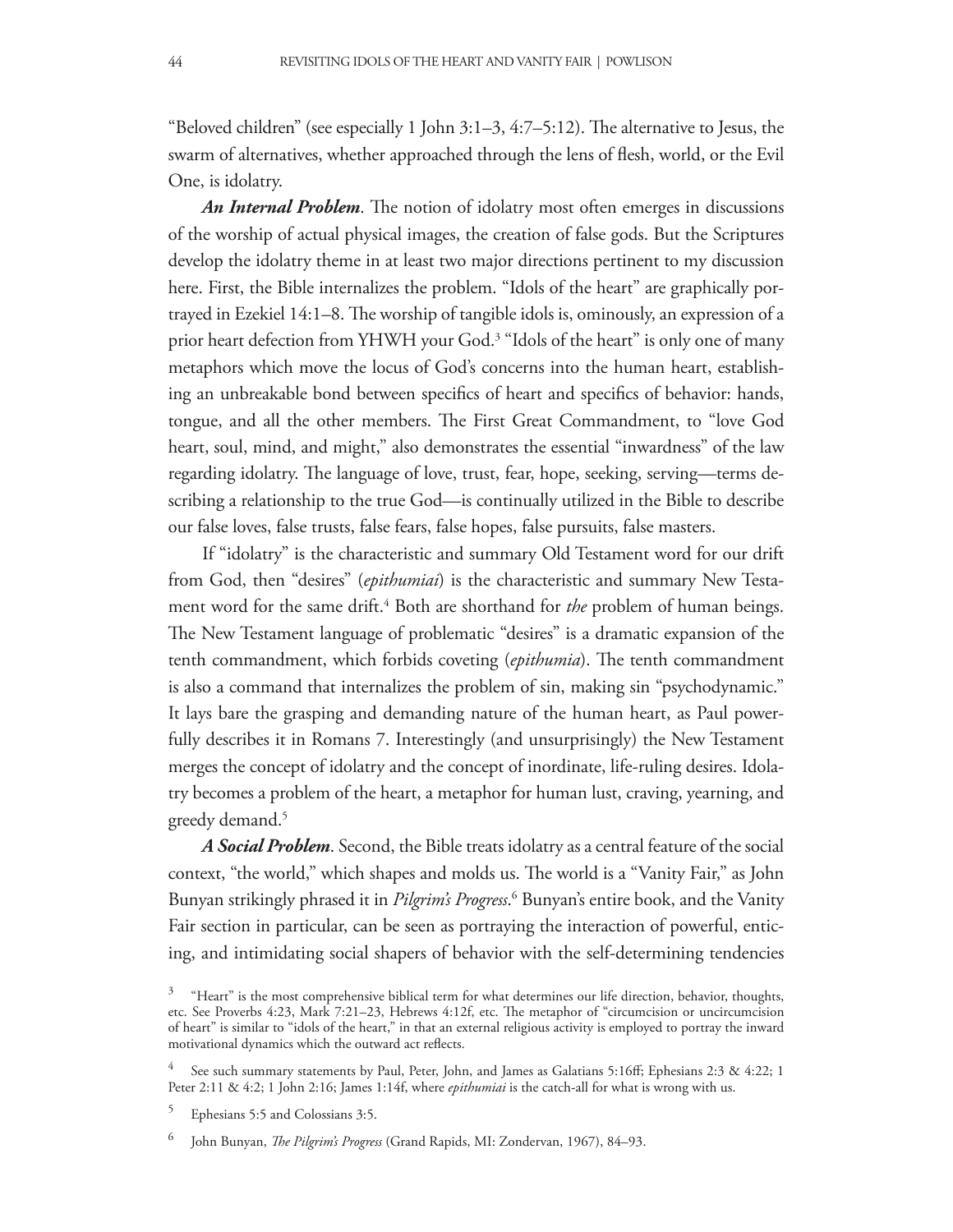of Christian's own heart. Will Christian serve the Living God or any of a fluid multitude of idols crafted by his wife, neighbors, acquaintances, enemies, fellow members of idolatrous human society ... and, ultimately, his own heart?<sup>7</sup>

That idolatries are both generated from within and insinuated from without has provocative implications for contemporary counseling questions. Of course, the Bible does not tackle our contemporary issues in psychological jargon or use our observational data.<sup>8</sup> For example, the Bible lacks the rich particulars of what psychologists today might describe as a "dysfunctional family or marital system," but only because it does not put those particular pieces of human behavior and mutual influence under the microscope. The "lack" is only in specific application. The biblical categories do comprehend how individuals in a family system—or any other size or kind of social grouping—work and influence one another for good or ill. For example, the life patterns often labeled "codependency" are more precisely and penetratingly understood as instances of "co-idolatry." In the case of a "co-idolatrous relationship," then, two people's typical idol patterns reinforce and compete with each other. They fit together in an uncanny way, creating massively destructive feedback loops.

The classic alcoholic husband and rescuing wife are enslaved within an idol system whose components complement each other all too well. There are many possible configurations to this common pattern of false gods. In one typical configuration, the idol constellation in the husband's use of alcohol might combine a ruling and enslaving love of pleasure, the escapist pursuit of a false savior from the pains and frustrations in his life, playing the angry and self-righteous judge of his wife's clinging and dependent ways, the self-crucifying of his periodic remorse, a trust in man which seeks personal validation through acceptance by his bar companions, and so forth.

The idol pattern in the wife's rescuing behavior might combine playing the martyred savior of her husband and family, playing the proud and self-righteous judge of her husband's iniquity, a trust in man which overvalues the opinions of her friends, a fear of man which generates an inordinate desire for a male's love and affection as crucial

 $7$  I'm commenting here only on the impact of "negative" social influences, which both communicate their idols to us and provoke our hearts to produce idols. If you rage at me, I tend to learn from you something about the supreme importance of getting my own way, as well as a few tricks and techniques for accomplishing that. I also instinctively tend to generate compensatory idols in order to retaliate, to defend, or to escape. We tend to return evil for evil.

I could equally comment on the impact of "positive" social influences—both in Bunyan and in life—which communicate faith to us and tend to encourage faith in our hearts and repentance from idolatry. The biblical way to deal with "enemies," returning good for evil, is both learned from others and a product of the heart.

<sup>8</sup> Sociologists, anthropologists, and historians of psychiatry have described how most symptoms and all diagnostic labels are culture-bound. This is especially true with regard to functional problems (as opposed to the distinctly organic problems) which comprise the vast bulk of human misery and bad behavior. This relativizing observation means that diagnostic labels are not "scientific" and "objectively true." Labels are occasionally useful heuristically if we recognize them for what they are: crude taxonomic orderings of observations. But labels are elements within schemas of value and interpretation. Because diagnostic categories are philosophically and theologically "loaded," a Christian who seeks to be true to the Bible's system of value and interpretation must generate biblical categories and must approach secular categories with extreme skepticism.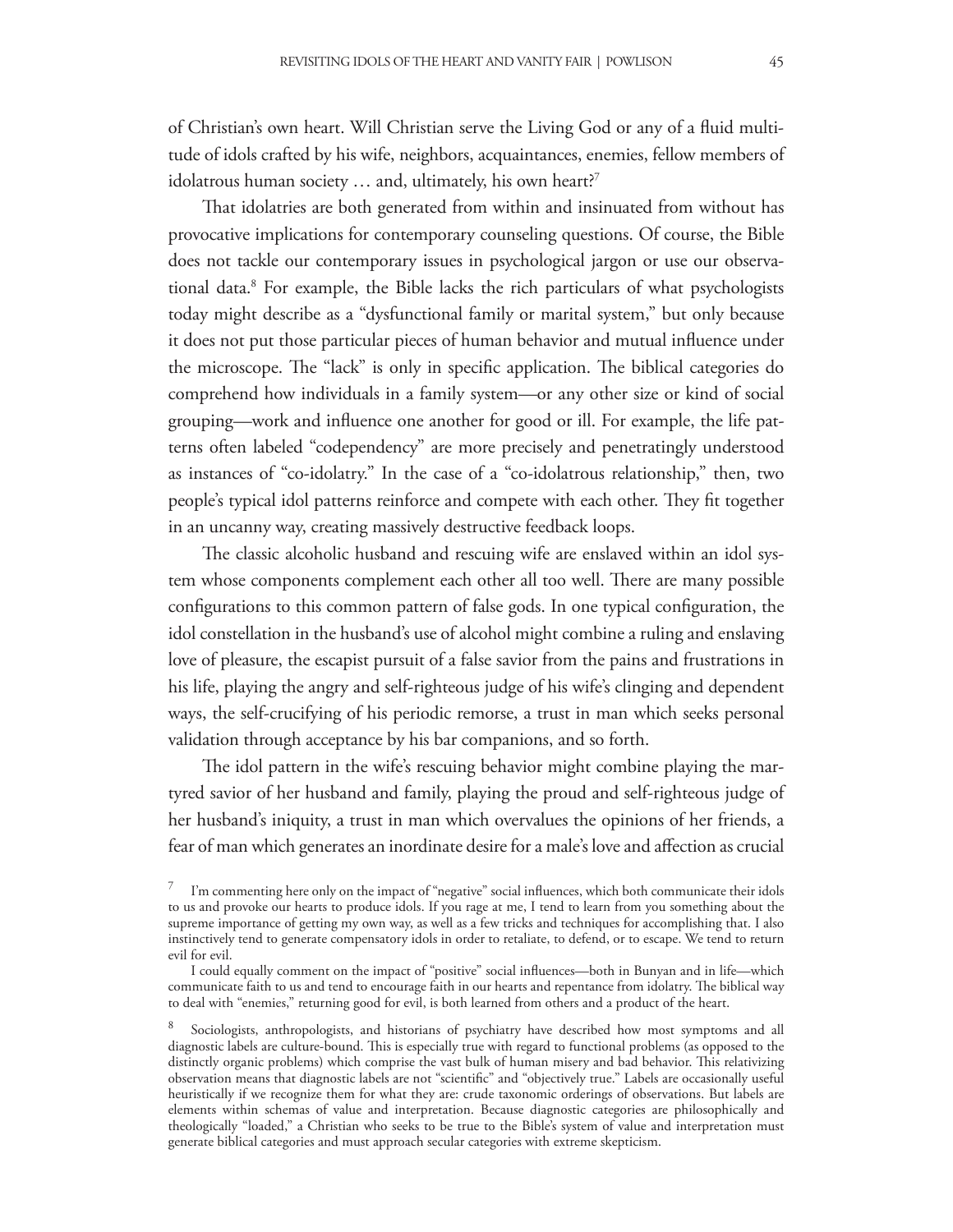to her survival, and so forth. Each of their idols (and consequent behavior, thoughts, and emotions) is "logical" within the idol system, the miniature Vanity Fair of allurements and threats within which both live. Their idols sometimes are modeled, taught, and encouraged by the other person(s) involved: her nagging and his anger mirror and magnify each other; his bar buddies and her girlfriends reinforce their respective selfrighteousness and self-pity. The idols sometimes are reactive and compensatory to the other person: he reacts to her nagging with drinking, and she reacts to his drinking by

### Idols lie, enslave, and murder.

trying to rescue and to change him. Vanity Fair is an ever so tempting … hell on earth.

*Spiritual Counterfeits.* Idols counterfeit aspects of God's identity and character, as can be seen in the vignette above: judge, savior, source of blessing, sin-bearer, object of trust, author of a will which must be obeyed, and so forth. Each idol that clusters in the system makes false promises and gives false warnings: "if only … then.…" For example, the wife's "enabling" behavior expresses an idolatrous playing of the savior. This idol promises and warns her, "If only you can give the right thing and can make it all better, then your husband will change. But if you don't cover for him, then disaster will occur." Because both the promises and warnings are lies, service to each idol results in a hangover of misery and accursedness. Idols lie, enslave, and murder. They are continually insinuated by the one who was a liar, slave master and murderer from the beginning. They are under the immediate wrath of God who frequently does not allow such things to work well in his world.<sup>9</sup>

The simple picture of idolatry—a worshiper prostrated before a figure of wood, metal or stone—is powerfully extended by the Bible. Idolatry becomes a concept with

<sup>9</sup> It is obvious that if idolatry is *the* problem of the "codependent," then repentant faith in Christ is the solution. This stands in marked contrast to the solutions proffered in the codependency literature, whether secular or glossed with Christian phrases. That literature often perceptively describes the patterns of dysfunctional idols addictions and dependencies—which curse and enslave people. The idols which enslave the rescuer or the compulsive drinker do not work very well for them.

The literature may even use "idolatry" as a metaphor, without meaning "idolatry against God, therefore repentance." The solution, without exception, is to offer different and presumably more workable idols, rather than repentance unto the Bible's Christ! Secularistic therapies teach people "eufunctional" idols, idols which do "work" for people and "bless" them with temporarily happy lives (Psalm 73).

So,for example, self-esteem is nurtured as the replacement for trying to please unpleasable others, rather than esteem for the Lamb who was slain for me, a sinner. Acceptance and love from new significant others, starting with the therapist, create successful versions of the fear of man and trust in man rather than teaching essential trust in God. Self-trust and self-confidence are boosted as I am taught to set expectations for myself to which I can attain. The fruit looks good but is fundamentally counterfeit. Believers in false gospels are sometimes allowed to flourish temporarily.

Therapy systems without repentance at their core leave the idol system intact. They simply rehabilitate and rebuild fundamental godlessness to function more successfully.

The Bible's idolatry motif diagnoses the ultimately self-destructive basis on which happy, healthy, and confident people build their lives (eufunctional idols) just as perceptively as it diagnoses unhappy people, who are more obviously and immediately self-destructive (dysfunctional idols).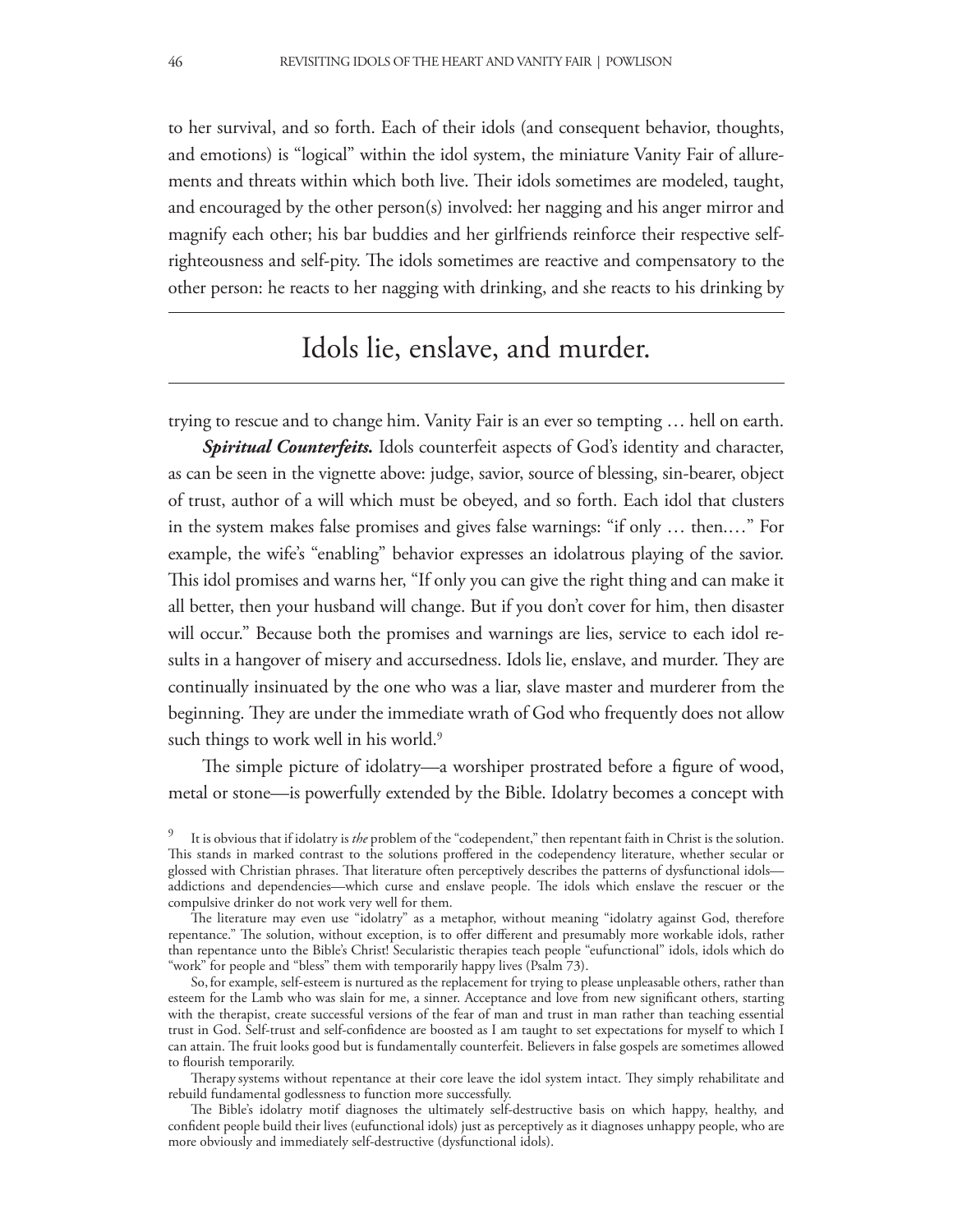which to comprehend the intricacies of both individual motivation and social conditioning. The idols of the heart lead us to defect from God in many ways. They manifest and express themselves everywhere, down to the minute details of both inner and outer life. Such idols of the heart fit hand in glove with the wares offered in the Vanity Fair of social life. The invitations and the threats of our social existence beguile us towards defection into idolatries. These themes provide a foundational perspective on the "bad news" that pervades the Bible.

In sum, behavioral sins are always portrayed in the Bible as "motivated" or ruled by a "god" or "gods." The problem in human motivation—the question of practical covenantal allegiance, God or any of the substitutes—is frequently and usefully portrayed as the problem of idolatry. Idolatry is a problem both rooted deeply in the human heart and powerfully impinging on us from our social environment.

This brings us squarely to the second kind of question mentioned at the outset. This second question is a counseling question. *How on earth do we put together the following three things?* 

First, people are responsible for their behavioral sins. Whether called sin, personal problems, or dysfunctional living, people are responsible for the destructive things which they think, feel and do.<sup>10</sup> If I am violent or fearful, that is *my problem*.

Second, people with problems come from families or marriages or sub-cultures where the other people involved also have problems. People suffer and are victimized and misguided by the destructive things other people think, want, fear, value, feel, and do. These may be subtle environmental influences: social shaping via modeling of attitudes and the like. These may be acutely traumatic influences: loss or victimization. My problems are often embedded in a tight feedback loop with your problems. If you attack me, I tend to strike back or withdraw in fear. *Your problem* shapes my problems.

Third, behavior is motivated from the inside by complex, life-driving patterns of thoughts, desires, fears, views of the world, and the like, of which a person may be almost wholly unaware. We may be quite profoundly self-deceived about what pilots and propels us. My behavioral violence or avoidance manifests patterns of expectation that own me. "You might hurt me  $\ldots$  so I'd better keep my distance or attack first." My behavior is a strategy which expresses *my motives*: my trusts, my wants, my fears, my "felt needs." Such motives range along a spectrum from the consciously calculating to the blindly compulsive.

How are we—and those we counsel—simultaneously socially conditioned, selfdeceived, and responsible for our behavior without any factor cancelling out the oth-

<sup>&</sup>lt;sup>10</sup> Terminology is, of course, not indifferent. "Personal problems" and "dysfunctional living" imply a primary responsibility only to oneself, family, and society. "Sin" implies a primary responsibility to God the Judge, with personal and social responsibilities entailed as secondary consequences.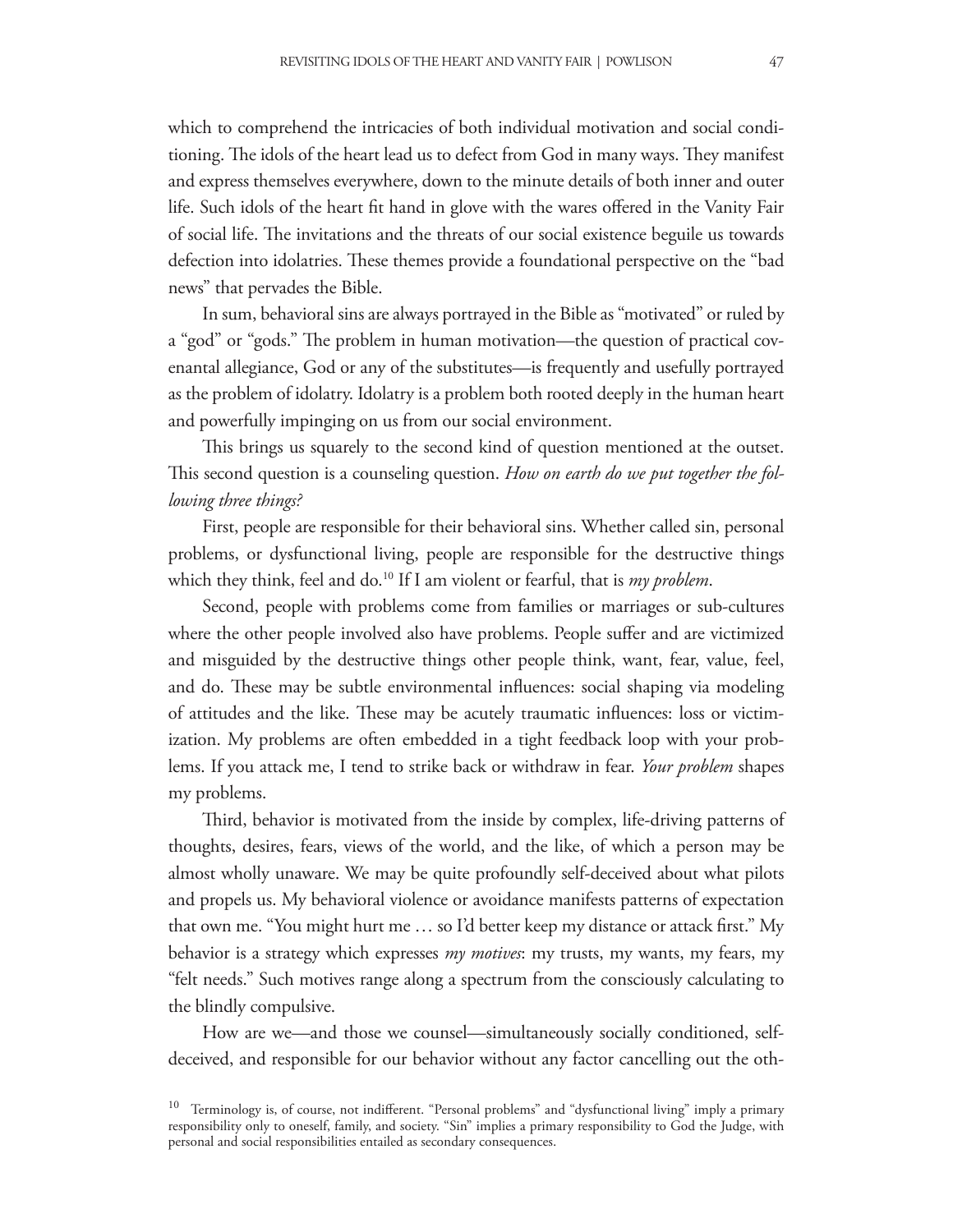ers?! That is *the* question of the social and behavioral sciences (and it is the place they all fail when they excise God). It is also *the* question that any Christian counselor must attempt to answer both in theory and practice in a way that reflects Christ's mind. The Bible's view of man—both individual and social life—alone holds these things together.

A *Three-Way Tension*. Motives are simply what move us, the causes of or inducements to action, both the causal "springs" of life and the telic "goals" of life.<sup>11</sup> The notion of motivation captures the inward-drivenness and goal-oriented nature of human life in its most important and troublesome features. All psychologies grapple with these issues. But no psychology has conceptual resources adequate to make sense of the interface between responsible behavior, a shaping social milieu, and a heart which is both self-deceived and life-determining.

Here are some examples. Moralism—the working psychology of the proverbial man on the street—sticks with responsible behavior. Complex causalities are muted *in toto*. Behavioral psychologies see both drives and rewards, but cast their lot with the milieu, taking drives as untransformable givens. Both responsible behavior and a semiconscious but renewable heart are muted. Humanistic psychologies see the interplay of inner desire/need with external fulfillment or frustration but cast their final vote for human self-determination. Both responsible behavior and the power of extrinsic forces are muted. Ego psychologies see the twisted conflict between heart's desire and wellinternalized social contingencies. But the present milieu and responsible behavior are muted. It is *hard* to keep three seemingly simple elements together.

*Unity "with Respect to God."* The Bible—the voice of the Maker of humankind, in other words!—speaks to the same set of issues with a uniquely unified vision. There is no question that we are morally responsible: our works or fruit count. There is no question that fruit comes from an inner root to which we are often blind. "Idols of the heart," "desires of the flesh," "fear of man," "love of money," "chasing after ...," "earthlyminded," "pride," and a host of other word pictures capture well the biblical view of inner drives experienced as deceptively self-evident needs or goals. There is also no question that we are powerfully constrained by social forces around us. The "world," "Vanity Fair," "the counsel of the wicked," "false prophets," "temptation and trial," and the like capture something of the influences upon us. Other people model and purvey false laws or false standards, things which misdefine value and stigma, blessedness and accursedness, the way of life, and the way of death. They sin against us. God quite comfortably juxtaposes these three simple things which tend to fly apart in human formulations. I am responsible for my sins: "Johnny is a bad boy." My will is in bondage: "Johnny can't

The Bible's mode of everyday observation is comfortable describing both the push and the pull of human motivation as complementary perspectives. Psychologies tend to throw their weight either towards drives or towards goals. Idolatry is a fertile and flexible conceptual category which stays close to the data of life, unlike the speculative abstractions of alternative and unbiblical explanations.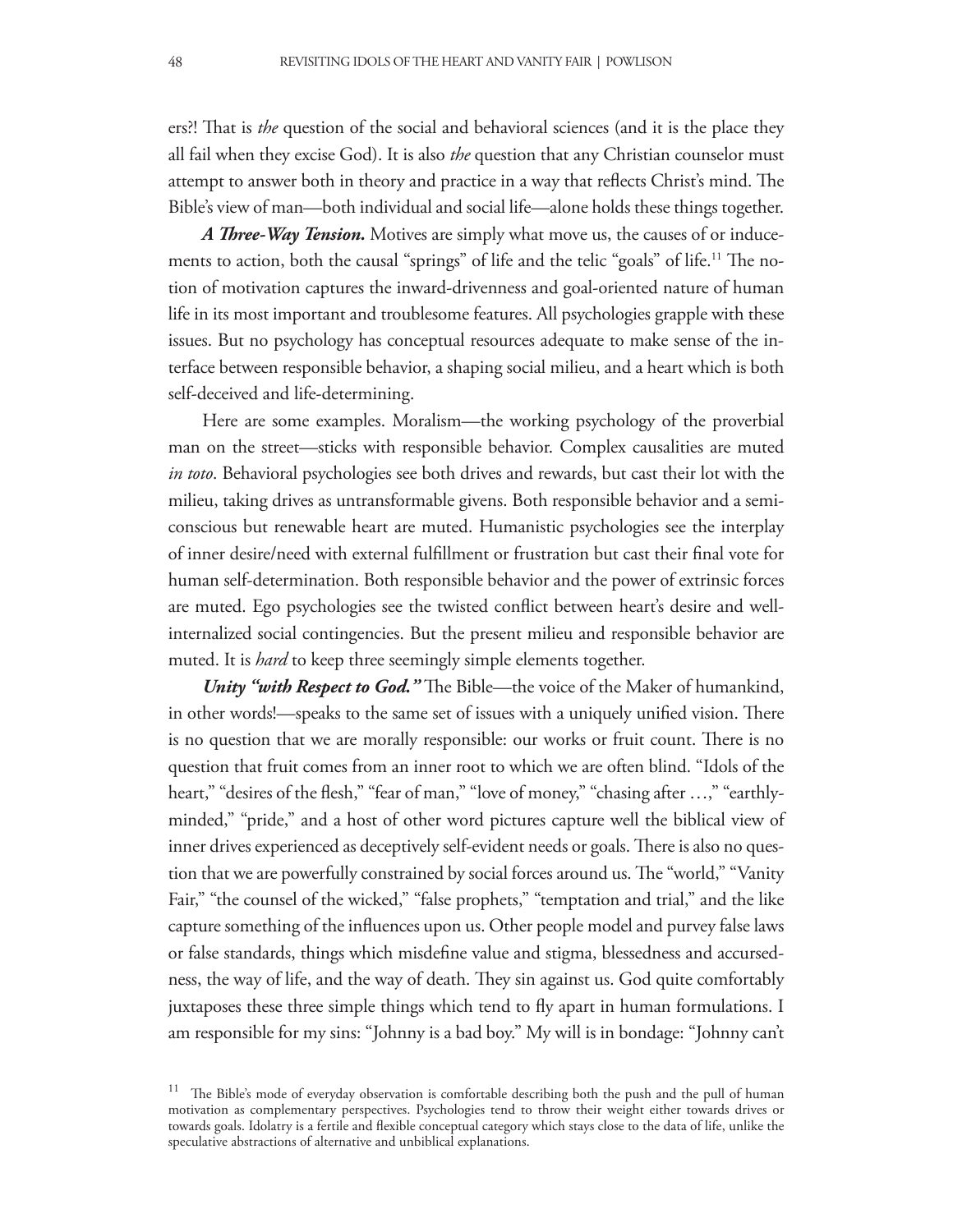help it." I am deceived and led about by others: "Johnny got in with a bad crowd." How can these be simultaneously true?

The answer, which all the psychologies and sociologies miss, is actually quite simple. Human motivation is always "with respect to God." The social and behavioral sciences miss this "intentionality," because they themselves are idolatrously motivated. In a massive irony, they build into their charter and methodology a blindness to the essential

The notion of motivation captures the inward-drivenness and goal-oriented nature of human life in its most important and troublesome features.

nature of their subject matter.

Human motivation is intrinsic neither to the individual nor to human society. Human motivation is never strictly psychological or psycho-social or psychosocial-somatic. It is not strictly either psychodynamic or sociological or biological or any combination of these. These terms are at best metaphors for components in a unitary phenomenon which is essentially religious or covenantal. Motivation is always God-relational. Thus human motivation is not essentially the sort of unitary species-wide phenomenon that the human sciences pursue. It is encountered and observed in actual life as an intrinsically binary phenomenon: faith *or* idolatry. The only unitary point in human motives is the old theological construct: human beings are worshiping creatures, willy-nilly. Seeing this, the Bible's view alone can unify the seemingly contradictory elements in the explanation of behavior.

The deep question of motivation is not "*What* is motivating me?" The final question is, "*Who* is the master of this pattern of thought, feeling, or behavior?" In the biblical view, we are religious, inevitably bound to one god or another. People are not passively determined by psychological needs. We have masters, lords, gods, be they oneself, other people, valued objects, Satan. The metaphor of an actively *idolatrous* heart and society capture the fact that human motivation bears an automatic relationship to God: Who, other than the true God, is my god? Let me give two examples, one dear to the heart of behaviorists and the other dear to the heart of humanistic psychologists.

*Hunger as Idolatry.* When a "hunger drive" propels my life or a segment of my life, I am actually engaging in religious behavior. I—"the flesh"—have become my own god, and food has become the object of my will, desires, and fears. The Bible observes the same mass of motives which the behavioral sciences see as a "primary drive." Something biological is certainly going on. Something psychological, and even sociological,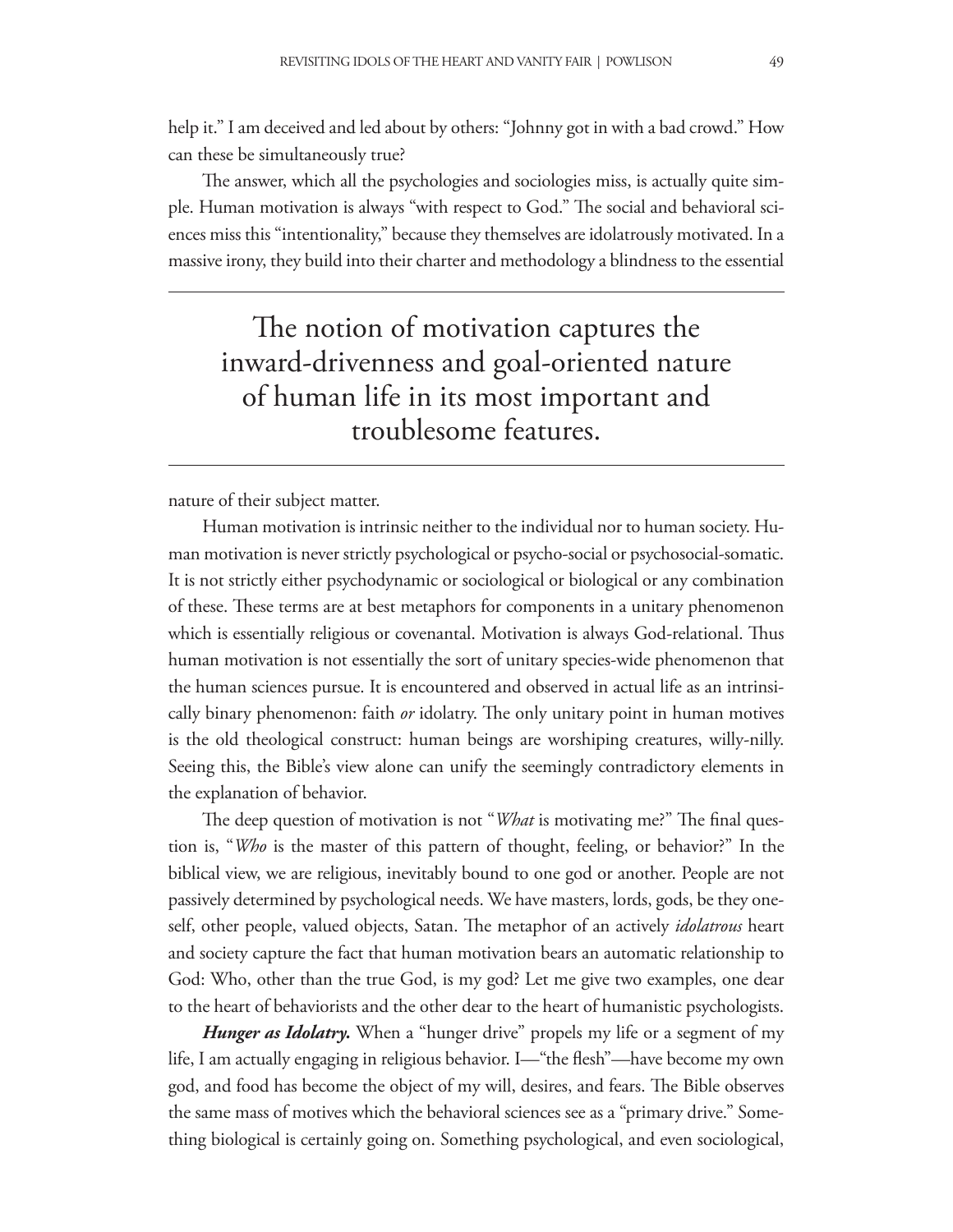is going on. But the Bible's conceptualization differs radically. I am not "hunger-driven." I am "hunger-driven-*rather-than*-God-driven."

We are meant to relate to food by thankfully eating what we know we have received and by sharing generously. I am an active idolater when normal hunger pangs are the wellspring of problem behavior and attitudes. Normal desires tend to become inordinate and enslaving. The various visible sins which can attend such an idolatry—gluttony, anxiety, thanklessness, food obsessions and "eating disorders," irritability when dinner is delayed, angling to get the bigger piece of pie, miserliness, eating to feel good, and the like—make perfect sense as outworkings of the idol that constrains my heart.<sup>12</sup> Problem behavior roots in the heart and has to do with God.

The idolatries inhabiting our relations with food, however, are as social as they are biological or psychological. Perhaps my father modeled identical attitudes. Perhaps my mother used food to get love and to quell anxiety. Perhaps they went through the Great Depression and experienced severe privation, which has left its mark on them and made food a particular object of anxiety. Perhaps food has always been my family's drug of choice. Perhaps food is the medium through which love, happiness, anger and power are expressed. Perhaps I am bombarded with provocative food advertisements. The variations and permutations are endless.

Membership in the society of the fallen sons and daughters of Adam ensures that we will each be a food idolater in one way or another.<sup>13</sup> Membership in American consumer society shapes that idolatry into typical forms. A complex system of idolatrous values can be attached to food. For example, we characteristically lust for a great variety of foodstuffs. Food plays a role in the images of beauty and strength which we serve, in desires for health and fears of death. Food—the quantities and types prepared, the modes of preparation and consumption—is a register of social status. Membership in a famished Ethiopian society would have shaped the generic idolatry into different typical forms. Membership in the micro-society of my family further particularizes the style of food idolatry: for example, perhaps in our family system hunger legitimized irritability, and eating was salvific, delivering us from destroying our family with anger. Yet in all these levels of social participation, my individuality is not lost. I put my own idiosyncratic stamp on food idolatry. For example, perhaps I am peculiarly enslaved to Fritos when tense and peculiarly nervous about whether red food dyes are carcinogenic!

*Security as Idolatry*. Behaviorists speak of "drives" and tend to "lower" the focus to the ways we are most similar to animals. Humanists and existentialists, on the

<sup>12</sup> Matthew 4:1–4, 6:25–34, John 6, and Deuteronomy 8 are four passages, among many, which work out these themes in greater practical detail. Notice how the language of relating to God—love, trust, fear, hope, seek, serve, take refuge, etc.—can be applied to relating to food.

 $13$  Matthew 6:32: "The nations run after these things."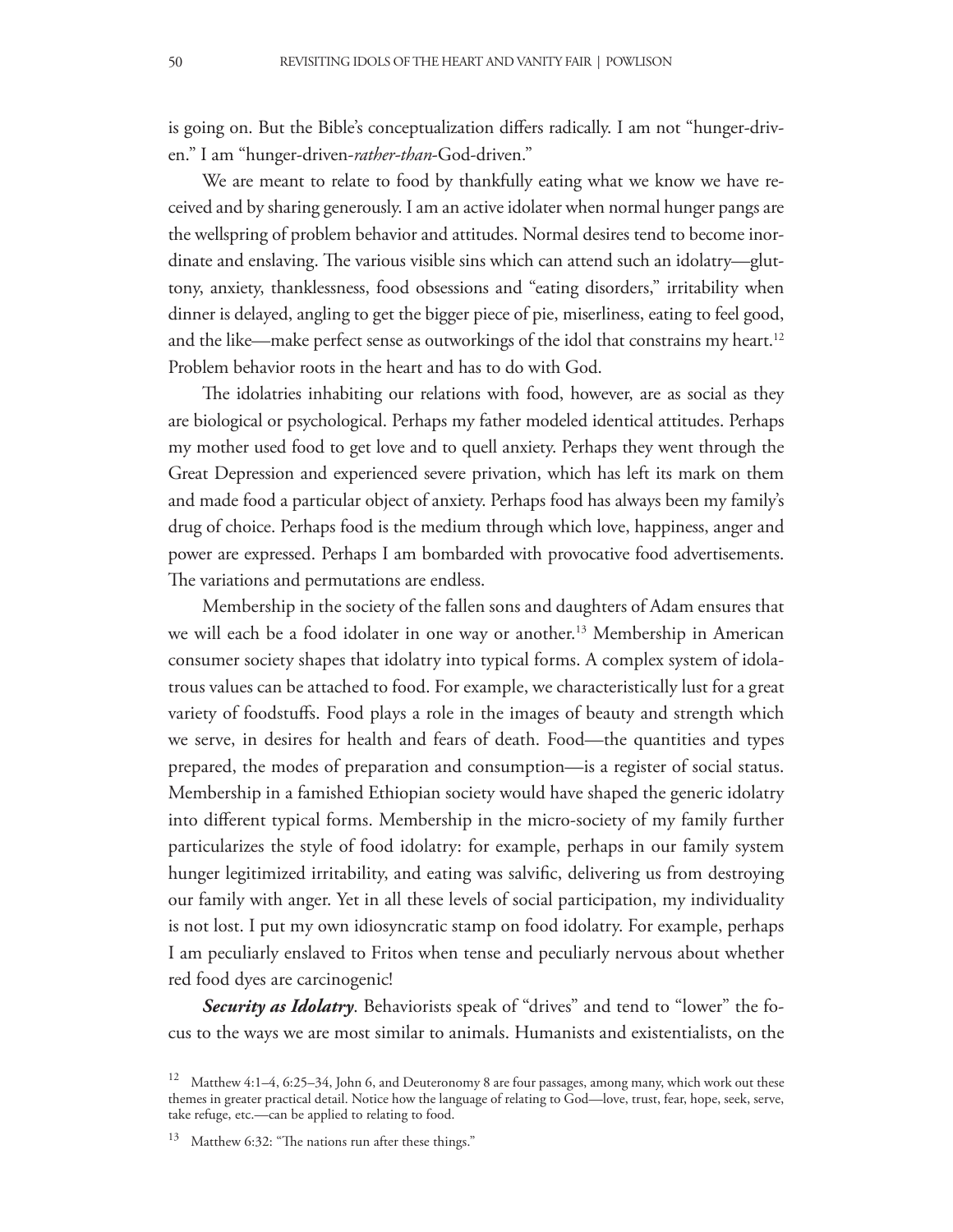other hand, speak of "needs" and tend to "raise" the focus to uniquely human social and existential goals. But the same critique applies. When a "need for security" propels my life or a segment of my life, I am again engaging in religious behavior. Rather than serving the true God, the god I serve is the approval and respect of people, either myself or others. I am an idolater. I am not "motivated by a need for security." I am "motivated by a lust for security *rather than* ruled by God." Or, since desire and fear are complementary perspectives on human motivation, "I fear man" instead of "I fear and trust God." Need theories, like drive theories, can never comprehend the "rather than God," which is always built into the issue of human motivation. They can never comprehend the fundamental idolatry issue, which sees that the things which typically drive us really exist as inordinate desires of the flesh that are direct alternatives to submitting to the desires of the Spirit.

Our lusts for security, of course, are tutored as well as spontaneous. Vanity Fair operates as effectively here as it does with our hunger. Powerful and persuasive people woo and intimidate us that we might trust or fear them. In convicting us of our false trusts and acknowledging the potency of the pressures on us, the Scriptures again offer us the liberating alternative of knowing the Lord.<sup>14</sup>

*Idols: A Secondary Development?* When the conceptual structures of humanistic psychology are "baptized" by Christians, the fundamental "rather than God" at the bottom of human motivation continues to be missed. For example, many Christian counselors absolutize a need or yearning for love. As observant human beings, they accurately see that fallen people are driven to seek stability, love, acceptance, and affirmation, and that we look for such blessings in empty idols. As committed Christians they often want to lead people to trust Jesus Christ rather than their idols. But they improperly insert an *a priori* and unitary relational need, an in-built yearning or empty love tank as underpinning the heart's subsequent divide between faith and idolatry.

They baptize this "need," describing it as God-created. Idolatry becomes an improper way to meet a legitimate need, and our failure to love others becomes a product of unmet needs. The gospel of Christ is redefined as the proper way to meet this need. In this theory then, idolatry is only a secondary development: our idols are wrong ways to meet legitimate needs. Repentance from idolatry is thus also secondary, being instrumental to the satisfaction of needs. Such satisfaction is construed to be the primary content of God's good news in Christ. Biblically, however, idolatry is the primary motivational factor. We fail to love people because we are idolaters who love neither God nor neighbor. We become objectively insecure because we abide under God's curse and because other people are just as self-centered as we are. We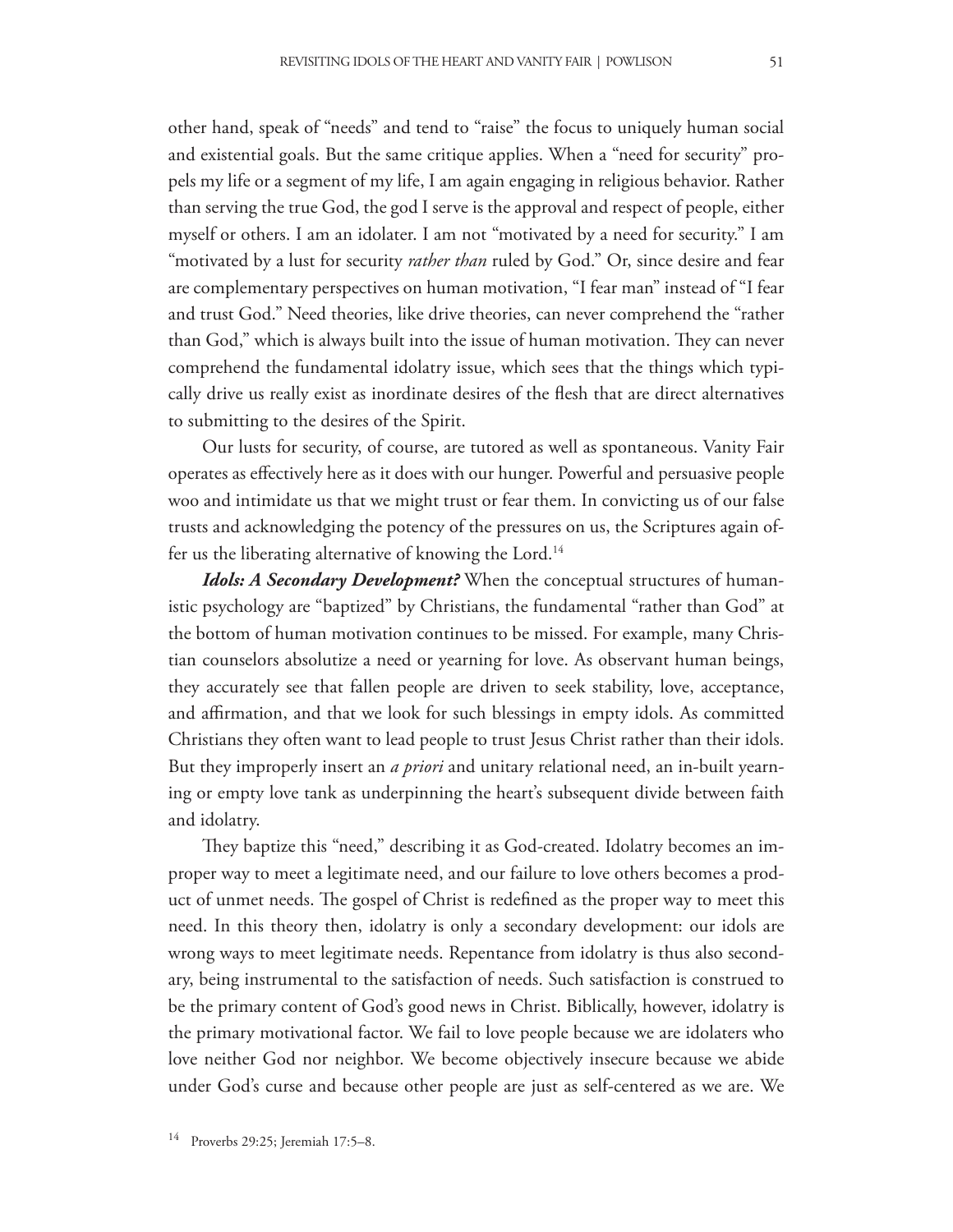create and experience estrangement from both God and other people. The love of God teaches us to repent of our "need for love," seeing it as a lust, instead receiving merciful real love, and beginning to learn how to love rather than being consumed with getting love.

Humans lust after all sorts of good things and false gods—including love—in attempting to escape the rule of God. The love-need psychologies do not dethrone the inner sanctum of our heart's idolatry. Structurally, the logic of love-need systems is analogous to the "health and wealth" false gospels. Jesus gives you what you deeply yearn for without challenging those yearnings.

It is no surprise that, for good or ill, love-need psychology only rings the bells of certain kinds of counselees, who are particularly attuned to the wavelength of what we might call the intimacy idols. Such theories lack appeal and effectiveness "crossculturally" to people and places where the reigning idols are not intimacy idols but, for example, power, status, sensual pleasure, success, or money. A love-need system must interpret such idols reductionistically, as displacements or compensatory versions of the "real need" which motivates people.

The Bible is simpler. Any one of the idols may have an independent hold on the human heart. Idols *may* reduce to one another in part: for example, a man with an intractable pornography and lust problem may be significantly helped by repentantly realizing that his lust expresses a tantrum over a frustrated desire to be married, a desire which he has never recognized as idolatrous. Idols can be compounded on top of idols. But sexual lust has its own valid primary existence as an idol as well. A biblical understanding of the idolatry motif explains why need models seem plausible and also thoroughly remakes the model. In biblical reality—in reality, in other words!—there is no such thing as that neutral, normal and *a priori* love need at the root of human motivation.

The biblical theme of idolatry provides a penetrating tool for understanding both the springs of and the inducements to sinful behavior. The causes of particular sins, whether "biological drives," "psychodynamic forces from within," "socio-cultural conditioning from without," or "demonic temptation and attack" can be truly comprehended through the lens of idolatry. Such comprehension plows the field for Christian counseling to become Christian in deed as well as name, to become ministry of the many-faceted good news of Jesus Christ.

#### **Case Study and Analysis**

Using a case study of a hurt-angry-fearful person, this article will now explore in greater detail the relationship between "world" and "heart" in the production of complex and dysfunctional behaviors, emotional responses, cognitive processes, and attitudes.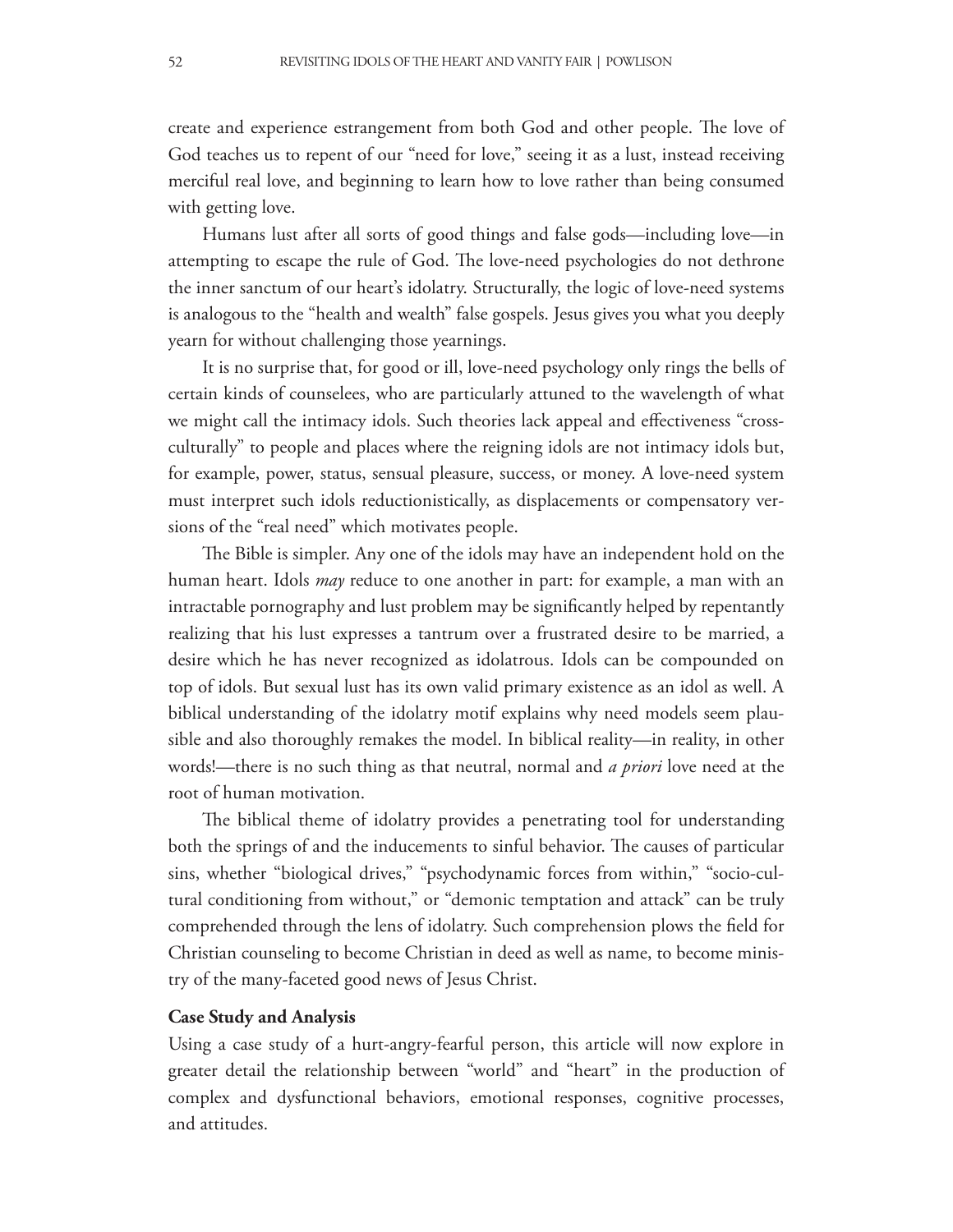Wally is a 33-year-old man.<sup>15</sup> He has been married to Ellen for eight years. They have two children. He is a highly committed Christian. He works for his church half time as an administrator and building overseer and half time in a diaconal ministry of mercy among inner city poor.

# The biblical theme of idolatry provides a penetrating tool for understanding both the springs of and the inducements to sinful behavior.

The current marital problems are exacerbated versions of long-standing problems: anger, inability to deeply reconcile, threats of violence alternating with threats of suicide, depression, workaholism alternating with escapism, a pattern of moderate drinking when under stress, generally poor communication, use of pornography, and loneliness. Wally has no close friends.

Several years ago Wally became involved sexually with a woman he was working with diaconally: "I know it was wrong, but I just felt so bad for her and how rough she'd had it that I found myself trying to comfort her physically." He broke it off, and Ellen forgave him; but both acknowledge there has been a residue of guilt and mistrust.

He oscillates between "the flame-thrower and the deep freeze." On the one hand he can be abrasive, manipulative, angry, and unforgiving. On the other hand he withdraws, feels hurt, anxious, guilty, and afraid of people. He oscillates between anger at Ellen's "bossiness, nagging, controlling me, not supporting me or listening to me" and depression at his own sins. Her patterns and his create a feedback system in which each tends to bring out and reinforce the worst in the other.

Wally grew up in a secular, Jewish, working class family. He was born when his father was 52 years old and his mother 42. By dint of hard work, long hours, and scraping by, they bought a house in a relatively affluent suburb shortly after Wally was born. Wally's father was a critical man, impossible to please. "If I got all A's with one B, it was 'What's this?' If I mowed and raked the lawn, it was 'You missed a spot behind the garage.' "

<sup>&</sup>lt;sup>15</sup> Resemblances between "Wally" and any actual human being are purely coincidental products of the essential similarities among all of us. The external details of this case study are fabricated of snippets and patterns from many different lives, altered in all the particulars of behavior, gender, age, background, etc.

Similarly, the analysis of idolatries derives from a biblical analysis of the generic human heart—my own heart included—rather than from any particular individuals. Wally is Everyman, idiosyncratically manifesting idolatrous human nature. He and his wife sought counseling after an explosion in their often-simmering marriage. He became enraged and beat her up. Then he ran away, threatening never to come back. He reappeared three days later, full of guilt, remorse, and a global sense of failure.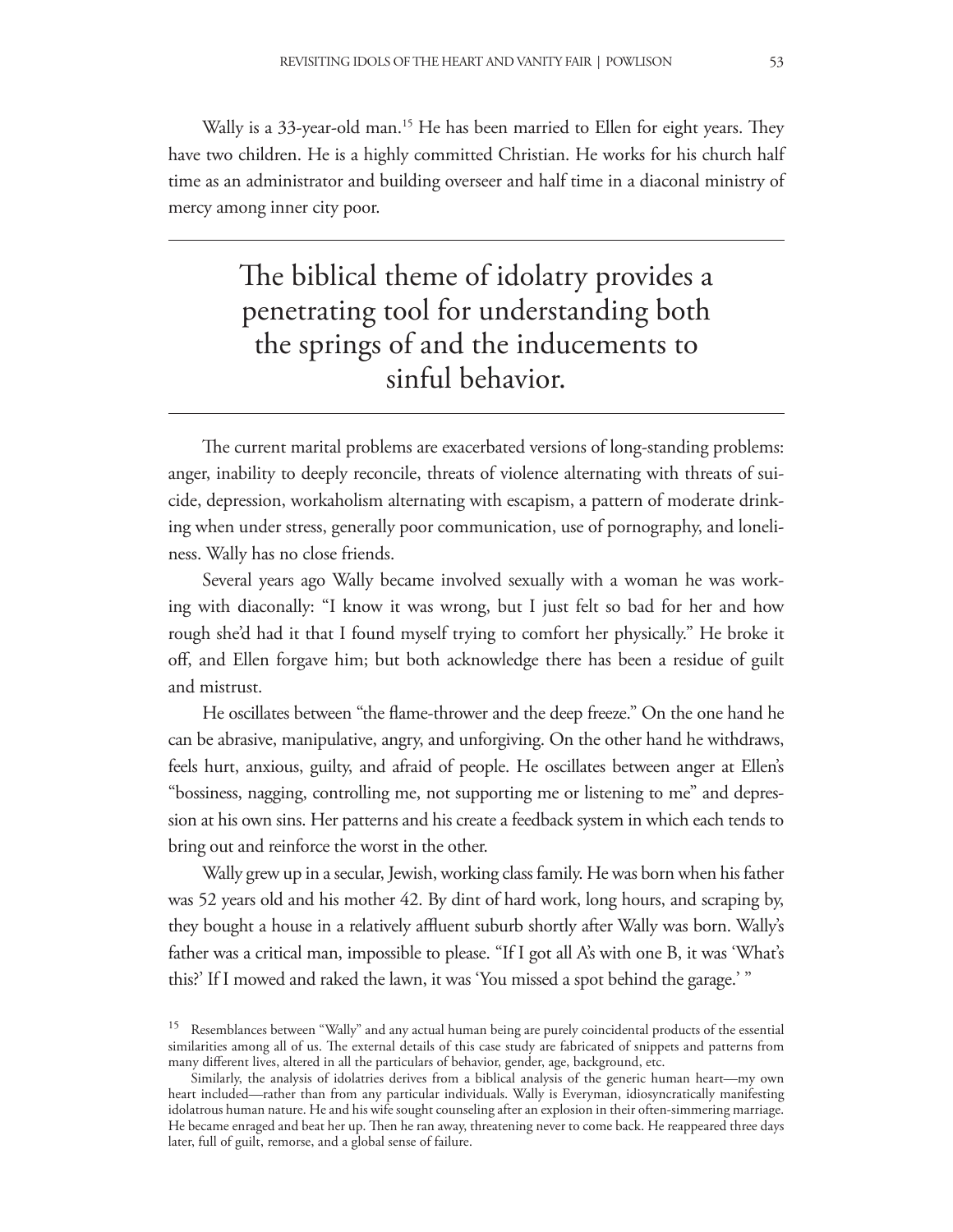After his retirement at age 70, Wally's father became "much more mellow; and, with my having become a Christian and trying to forgive him, our relationship wasn't half bad the last five years of his life." His mother was "well-meaning, nice, but ineffective, totally intimidated by my Dad." Wally had been a bit of a "weirdo" in high school: "I never matched up to the bourgeois values. I was too smart, too uncoordinated, too ugly, too shy, too awkward, and too poor to cut it in school."

Wally became a Christian during his first year in college and immediately gravitated towards work with the poor and downcast. "I have little sympathy for rich, suburban Christians; but I love the poor, the single parents, the ex-addicts, the psychiatric patients, the ex-cons, the orphans and widows, the handicapped, the losers." His Christian commitment is intense and life-dominating. He loves Jesus Christ. He believes the gospel. He desires to share Christ with others. He knows what his behavioral sins are, but he feels trapped. "I just react instinctively. Then I feel guilty. You know the pattern!"

Financially, Wally and Ellen are not well off. They are not extravagant spenders, but they face continual financial decisions: Dental work for the children? Should we buy a house? Should we take a vacation or work side jobs to earn a little extra money? How many hours a week should Ellen try to work outside the home? Can we really afford to tithe? Should we accede to the kids' desire for the latest technology? They live month to month, and the bill cycle periodically creates quite a bit of stress.

How are Christian counselors to understand Wally in order to help him?

*Vanity Fair: The Sociology of Idolatry.* Idols define good and evil in ways contrary to God's definitions. They establish a locus of control that is earth-bound: either in objects (e.g., lust for money), other people ("I need to please my critical father"), or myself (e.g., self-trusting pursuit of my personal agenda). Such false gods create false laws, false definitions of success and failure, of value and stigma. Idols promise blessing and warn of curses for those who succeed or fail against the law: "If you get a large enough IRA, you will be secure. If I can get certain people to like and respect me, then my life is valid." There are numerous idolatrous values which influenced Wally and continue to pressure him: beguiling him, frightening him, controlling him, constraining him, enslaving him.

His father's perfectionistic demands were one of the prominent idols impressed into Wally's personal history: "You must please *me* in whatever way I determine." Wally believed his father's sinful, lying demand. "Fear of man" describes the phenomenon from the psychological side of the equation, a particular "idol of the heart." "Oppression" and "injustice" describe his father's powerful demands on the sociological side. We see the dominion of a father whose leadership style was that of a tyrant-king, not that of a servant-king promoting the well-being of his son.16 In essence, he lied, bullied, en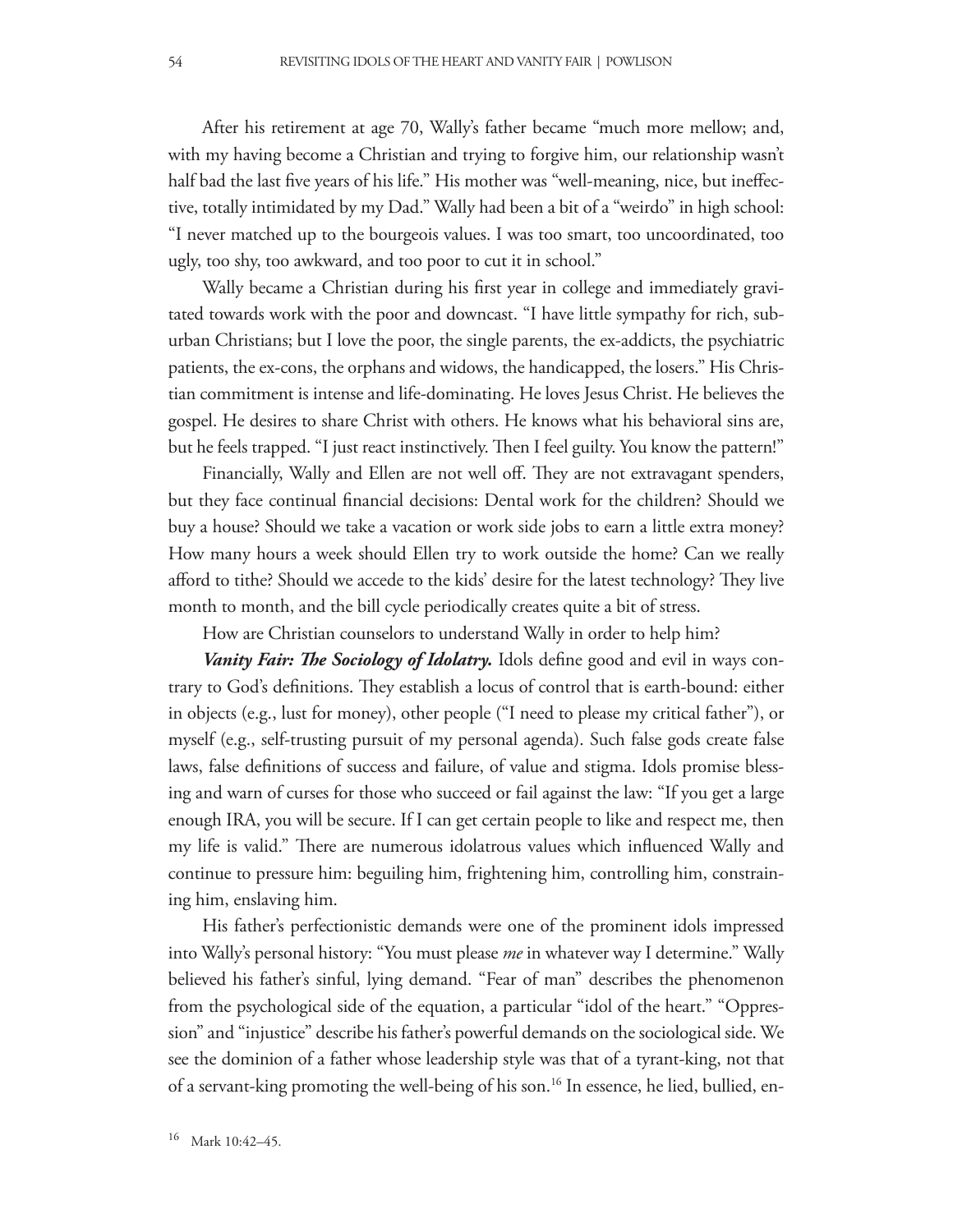slaved, and condemned. "I can remember lying on my bed while my Dad went on and on lecturing me, ranting and raving." Wally was conditioned to be very concerned with what significant people thought of him. At the same time Wally bought the idol. He is simultaneously a victim and guilty. He was abused by powerful idols operative within his family system. He also instinctively both bought into those idols and produced his own competitive idols.

Relationships are rarely static. There were various sides and various phases to Wally's relationship with his father's critical opinion. At times Wally temporarily succeeded in pleasing his father and felt good about himself. At other times he failed in his father's eyes, earning only scorn for being "a spaz and girlishly emotional." At other times he obsessively, almost maniacally, strived to please his father. He once spent a summer, with dismal results, trying to learn to dribble a basketball in a way that did not "look like a six-year-old girl." Some of the classic "low self-esteem" symptom patterns were established in this crucible.

At other times Wally rebelled against his father and his father's implacable demands. He pitted his will against his father. Being highly intelligent, he was formidable and creative as a rebel. In his teens he succeeded in driving his father half crazy by setting up contrary value systems (serving contrary idols): rock music, bizarre dress and hairstyle, left-wing politics, marijuana use. One idol—"I need to please my father"—led into another—"I'll do what I want and set myself in opposition to my father."17

There are even elements in Wally's conversion to Christianity which might be construed as part of this tendency to define himself in opposition to his father's secular, ethnically Jewish, upwardly mobile culture. His Christianity could be used at times to torment his father. Idols are fluid. The rebellious stance ultimately became Wally's predominant long-term commitment and undergirds a certain low-grade resentment he still feels at the memory of his father, now five years dead. But rebellion is not unmixed. It can be tinctured with regrets, a sense of failure, or even with merciful and gentle tendencies. "Sometimes I think I have really come to peace with my father—an honest, merciful peace that Christ has painstakingly wrought in me. At other times I know I lose it and react like the wounded and proud animal I once was."

Wally's father was not static either. In his later years he mellowed considerably. Wally's Christian faith and his father's evolution into a gentler man combined to bring a fair measure of kindness and forgiveness into the relationship. It became peaceable but never warm. Idols have a history, a "shelf life."<sup>18</sup> Vanity Fair evolves. A demanding

<sup>17</sup> John Calvin, in his remarkable discussion of the nature of man in the opening section of his *Institutes*, comments on the way that idols "boil up from within us." It could equally be said that they boil up around us. There is always some object at hand for us to put our faith in.

<sup>&</sup>lt;sup>18</sup> I am indebted to Dick Keyes of L'Abri Fellowship for this felicitous phrase.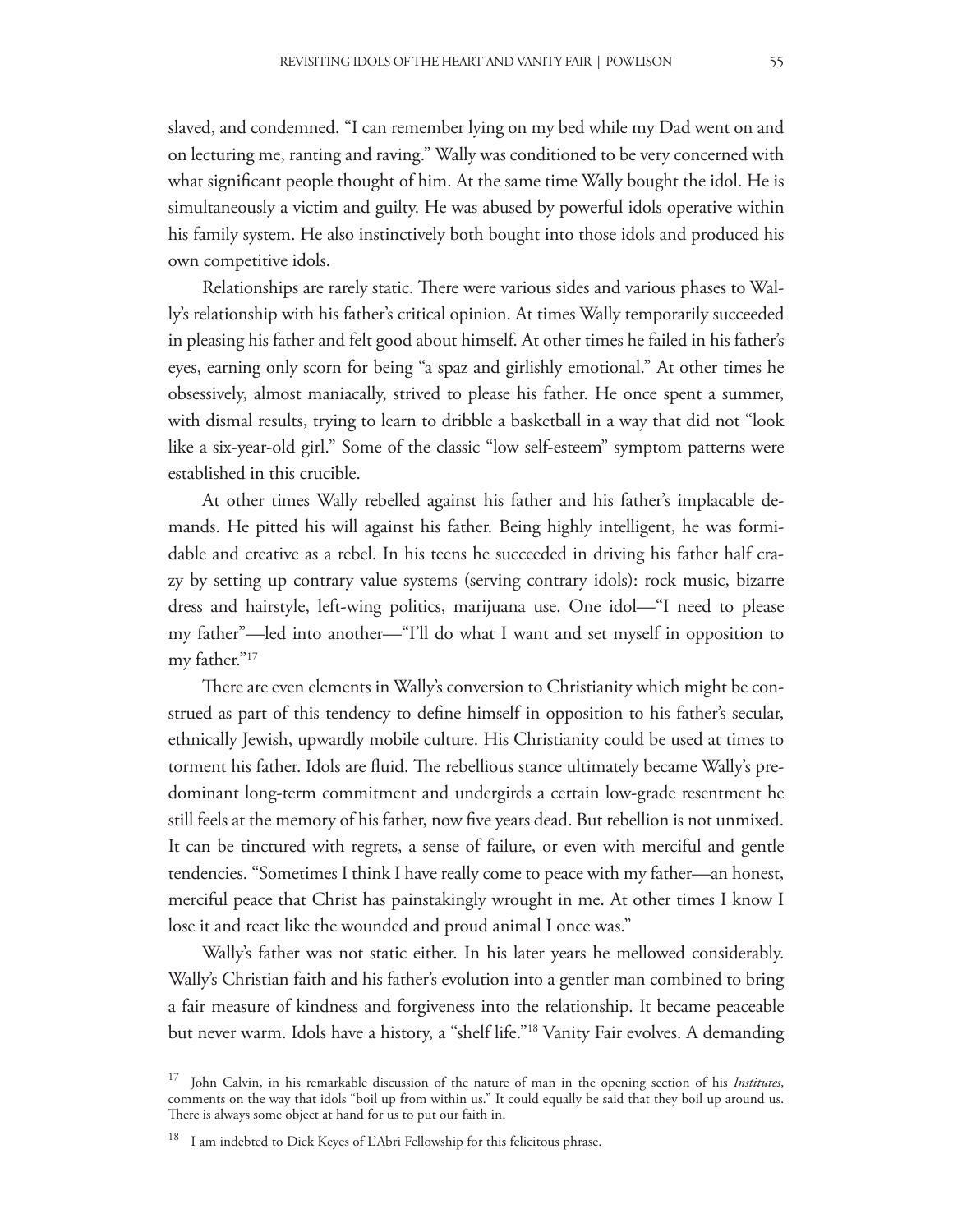father became a less demanding father who eventually promulgated a friendlier idol: he wanted to bask in the warmth of "family" and retirement. Our hearts also evolve. A youth with a compulsion to please became a young man who half wanted to please and half rebelled. The young man became a middle-aged man driven and haunted by some of the same patterns of contradictory compulsions, even after his earthly father's death. Wally both lusts after the approval and respect of people and yet rebels and isolates himself in his pride.

*Multiple Idols*. We become infested with idols. The idolatrous patterns in Wally's relationship with his father manifest in other relationships. Wally has had ongoing problems with authority !gures in school, the military, work, and the church. He has had the same sorts of problems with his wife, friends, and even his children. Naturally, he brings this same pattern into the counseling relationship, with all the challenges that creates for building trust and a working relationship. He continues to manifest a typical stew of associated problems: a slavish desire to be approved, a deep suspicion that he won't be approved, a stubborn independency.

We have attended in some detail to the way in which his father's demandingness constituted an idol system which staked out a claim in Wally's affections. We will give less detail to other influences, though each might be explored in equal detail. His mother's passivity in the face of conflict set a model for him which still frequently colors his relationship to Ellen. The "bourgeois values" of his high school peer culture—dating, athletics, scoring sexually, looks, clothes, money, "cool"—also marked him out as a failure and fueled both his rebellion and his sense of shameful inadequacy. He bought the bourgeois values and failed against them. He rebelled against those values and bought the alternative values of the drug culture, in which he succeeded. He rebelled against both straights and druggies and isolated himself as a world of one, which sometimes worked and sometimes failed. All these things happened, sometimes simultaneously, sometimes successively.

Even the counterculture values of his "radical Christian" subculture can be understood in part as an idolatrous narrowing of the Christian life in reaction to the opposite idolatrous equation of Christianity with the American Dream. Certain biblical goods are magnified to the exclusion of other biblical goods. In various ways Wally continues to play out a three-fold theme. First, he typically rebels against certain dominant "successful people" cultures. Second, he finds his validity in the affirmation of a "downand-out" subculture. Third, all the while he acts in idiosyncratic pride to create his own culture-of-one in which he plays king, and his opinions on anything from the dinner to eschatology are self-evident truth.

"Who can understand the heart of man?!" And who can understand the world that negotiates with that heart?! Wally and the myriad forces which impinge on him elude exhaustive, rational analysis. Yet we can describe enough of what goes on in his complex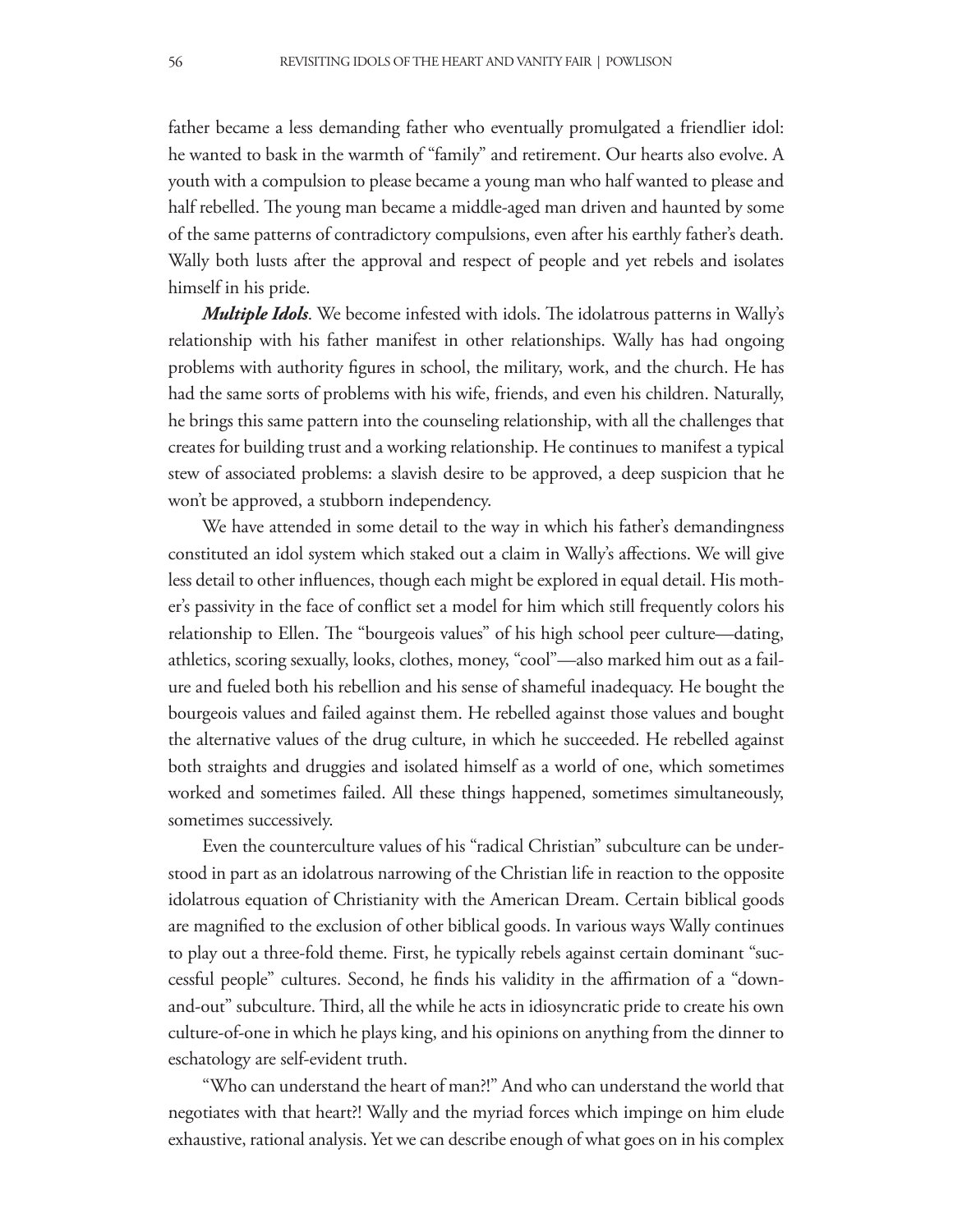heart and complex world to minister helpfully to him. And the Wally we meet today is only today's Wally, not the Wally of some prior point in his personal history. Biblical counsel, the mind of Christ about Wally's life, can be given. Wisdom, the nourishing and honeyed tongue, can make satisfying and convicting sense of things, and Wally can learn to live, think, and act with such wisdom.

Many other idol systems and sub-systems impinge on Wally. Some are the same players Bunyan described in his Vanity Fair: cultural attitudes, values, fears, and opportunities which circle around money, sex, food, power, success, or comfort. Certain gentle-faced idols—the mass media, professional sports, and the alcohol industry woo him with temporary compensations and false, escapist saviors from the pressures generated by his slavery to the harsh, terrifying idols which enslave and whip him along at other times: "I must perform. I must prove myself. Everyone I respect must like me. What if I fail?"

Some of the other idol systems which daily impact on Wally are found within the marital system and the family system. Ellen's and the children's values and desires provoke and persuade Wally in various ways. If Ellen worries about money, if the children get swept up with complaining when they do not get what they want, if Ellen nags Wally with expectations of moralistic behavioral change, Wally is variously worried, angry, compliant, depressed, defensive, full of denial, or whatever else, depending on how he interfaces with the particular micro-society that is constraining him.<sup>19</sup>

This way of exploring "What rules me?" is "sociological." False gods are highly catching! With good reason both Old and New Testaments abound with warnings against participating in pagan cultures and associating with idolaters, fools, false teachers, angry people, and the like. Our enemies not only hurt us, they also tempt us to be like them. False voices are not figments which the individual soul hallucinates. "World" complements "flesh" to constitute monolithic evil: the manufacture of idols instead of worship of the true God.

If we would help people have eyes and ears for God, we must know well which alternative gods clamor for their attention. These forces and shaping influences neither determine nor excuse our sins. But they do nurture, channel, and exacerbate our sinfulness in particular directions. They are often atmospheric, invisible, unconscious

<sup>&</sup>lt;sup>19</sup> Where do we begin in counseling? Are there hierarchies of influence or "key" influential relationships to tackle? There may well be. In particular, is Wally's relationship with his parents the key to effective counseling? Not necessarily, although psychodynamic psychology is strongly biased towards parent-child relationships. The Bible is not similarly biased (either for or against looking at relationships with parents).

I do not believe that in this case, as presented, Wally's relationships with his father and mother are the most important ones to tackle now in counseling. Theoretically, we could tackle any troubled relationship in Wally's life, and we would end up grappling with generically similar issues, the same idols and sins. My instincts in counseling would be to tackle vignettes involving Wally and Ellen or his children. That is where most of the hot patterns are being played out. His relationship with his father could come up as could other significant relationships where there are live issues. But for Wally to grow and be renewed, to repent intelligently, to be transformed both in heart and behavior, he does not necessarily need to look at the parental relationship.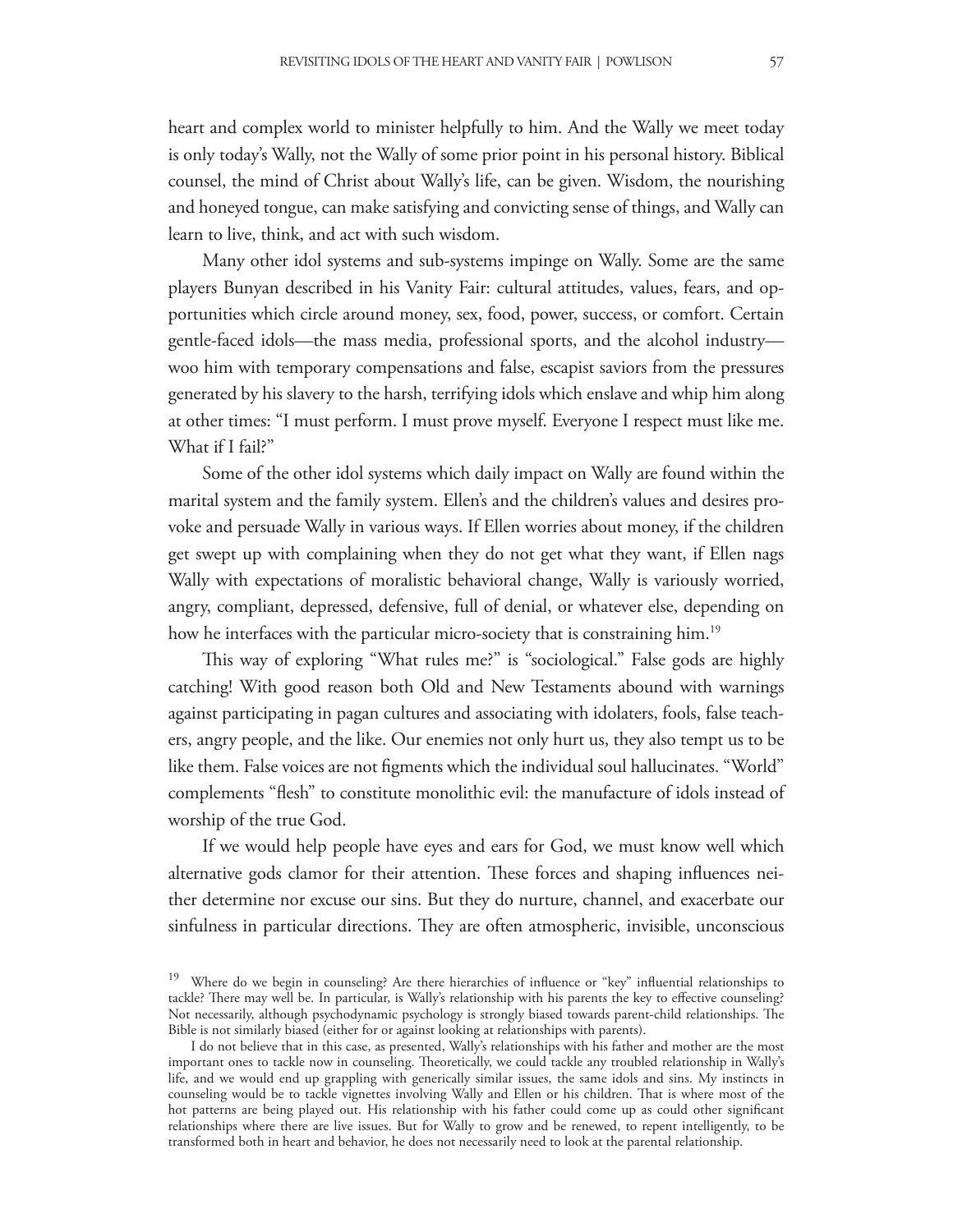influences. Conscious repentance begins to thrive where I see both my own distortions and the distortions impinging upon me from others. Both tempt me, and I must battle both.

Scripture is sensitive to sociological forces without compromising human responsibility. But, of course, idols are also "in here" in our hearts, determining the course of our lives. In the discussion above, Wally's heart response to his environment—idols of the heart—continually intruded. The two are impossible to disentangle absolutely. But in the next section I will look in greater detail at the more psychological dimension of idolatry.

*Idols of the Heart: The Psychology of Idolatry.* At the simplest level Wally both imbibed the idols to which he was exposed and creatively fabricated his own. He has variously succeeded, failed, or rebelled against various value systems. But in each case he nurtures and serves numerous unbiblical values. His life implicitly validates many lies. His heart is deeply divided between the true God and idols. Is he a Christian? Yes. But the ongoing work of renewal must engage him genuinely over the particular patterns of idolatry that functionally substitute for faith in Christ. There has been a measure of genuine fruit in his life. But there has been a measure of bending the true God to the agenda of the flesh.

Idols are rarely solitary. Our lives become infested with them. Wally is psychologically controlled by a lush variety of false gods. For example, he typically oscillates between "pride" and the "fear of man."20 Pride or "playing god" generates one set of sins: anger, manipulation, compulsions to control people and circumstances, a "Type A personality," rebellion against parents and the bourgeois. The fear of man or "making others into god" generates another set: self-consciousness, fears, depression, failure, anxiety, withdrawal, a gnawing sense of inferiority, chameleon behavior. They work hand in hand to produce his "perfectionism," both in its anxious and its demanding aspects: "My performance in your eyes. Your performance in my eyes."

Many other gods wait in the wings, playing occasional bit parts in the drama of Wally's life. At times Wally's god is a lust for escapist comfort from the pressure cooker he creates. Alcohol abuse, TV watching, video games and pornography provide fleeting escape. At times he is owned by a desire to "help" people. He becomes obsessed with his ministry, angry at any who hinder it, prone to become messianic (and even adulterous), justifying any doubtful actions on his part by reference to the supreme value of "my ministry." Of course, this is only a sampler. Any of scores of particular lesser gods can appear in the temple of his heart depending on traffic conditions, the weather, how his wife treats him, how his children do in school, etc.

The real Wally is irreducibly complex! Even as I portray Wally in broad strokes, it

<sup>&</sup>lt;sup>20</sup> And "there is no temptation which is not common to all men" (1 Corinthians 10:13). This pride/fear of man oscillation is run-of-the-mill human nature. It plays itself out in an endless variety of forms.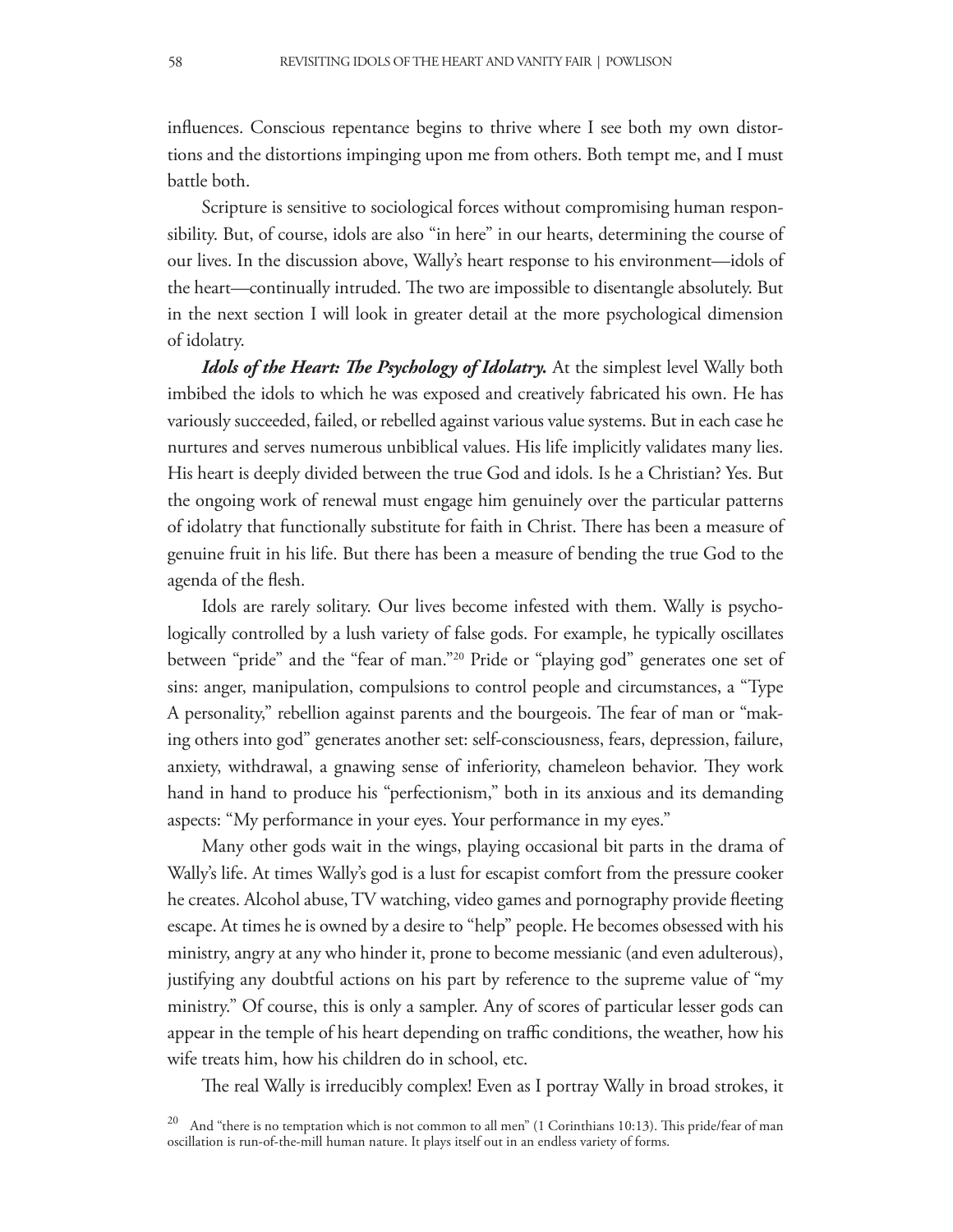is clear that his life emerges from an ever-shifting mosaic of false loyalties. This noted, are there hierarchies of idols or prepotent idols of unusual significance in Wally's case? Yes, there are. Wally's life may well play out typical, oft-repeated themes. He is a "type" in a loose sense, though he can never be reduced to a rigid diagnostic type because of the myriads of fluid idols which constrain him. Certain idols strike me as predominant in Wally. "Pride" (I play god) and "fear of man" (I install you as god) are crucial. One finds variations on the themes of "I want my way" and "How do I perform in your eyes?" endlessly repeated in Wally's life. Demand and fear take turns in the spotlight. Other typically dominant idols—sexual pleasure, money, etc.—certainly have their say in Wally's life but have a more low-grade, nagging quality, which in a different coun-

It is striking how biblical categories—the idol motif, in this case—stay close to the concrete details of life and do not speculate abstract typologies. The bedrock similarities between people tend to be brought into view. In our psychologized culture we are used to definitive analyses of Wally and others according to a typology. He is a type-A person. He is a pleaser. He is a controller. He is a combination of melancholic and choleric temperaments. He is a typical ACOA or member of a dysfunctional family. His root sin is anger. His problem is low self-esteem. In DSM categories he is a …, and so forth. Such statements tend to pass for significant knowledge. In fact, they are not explanations for anything but are simply ways of describing common clusters of symptoms.

*Root Idols?* Given the prevalence of this mode of typing people, it might be expected that we could say something like, "His *root* idol is.…" But the data on idolatry does not generally support such reductionistic understandings of the human heart.<sup>21</sup> At best we can make the softer claim, "His most characteristic idol is … usually … but at other times …!" For purely heuristic purposes it may be useful to notice that one person is particularly attuned to the intimacy idols, another to avoidance idols, another to power idols, another to comfort idols, another to pleasure idols, another to religiosity idols, and so forth. A person's style of sin—"characteristic flesh" in Richard Lovelace's graphic term<sup>22</sup>—may tend to cluster habitually around particular predominant idols.

But sin is creative as well as habitual! We should not forget that the reductionism the Bible consistently offers is not a typology that distinguishes people from each other but is a summary comment that highlights our commonalities: all have turned aside from God, "each to his own way," "doing what was right in his own eyes."<sup>23</sup>

selee might be greatly intensified.

 $21$  Of course, at specific points in time specific idols will need to be named and faced. Wise biblical counseling grapples with specifics. Jesus faces the rich, young ruler with his mammon worship. The parable of the sower faces people with their unbelief, their social conformity, their preoccupying riches, pleasure, and cares (all of which can be rephrased as expressions of the idol motif). In the Old Testament Elijah directly confronts Baal worship. For example, Wally will need to deal with his drive to perform in people's eyes as the issue unfolds in counseling.

<sup>22</sup> Richard Lovelace, *Dynamics of the Spiritual Life* (Downers Grove, IL: InterVarsity Press, 1979), 110.

 $23$  Isaiah 53:6 and Judges 21:25.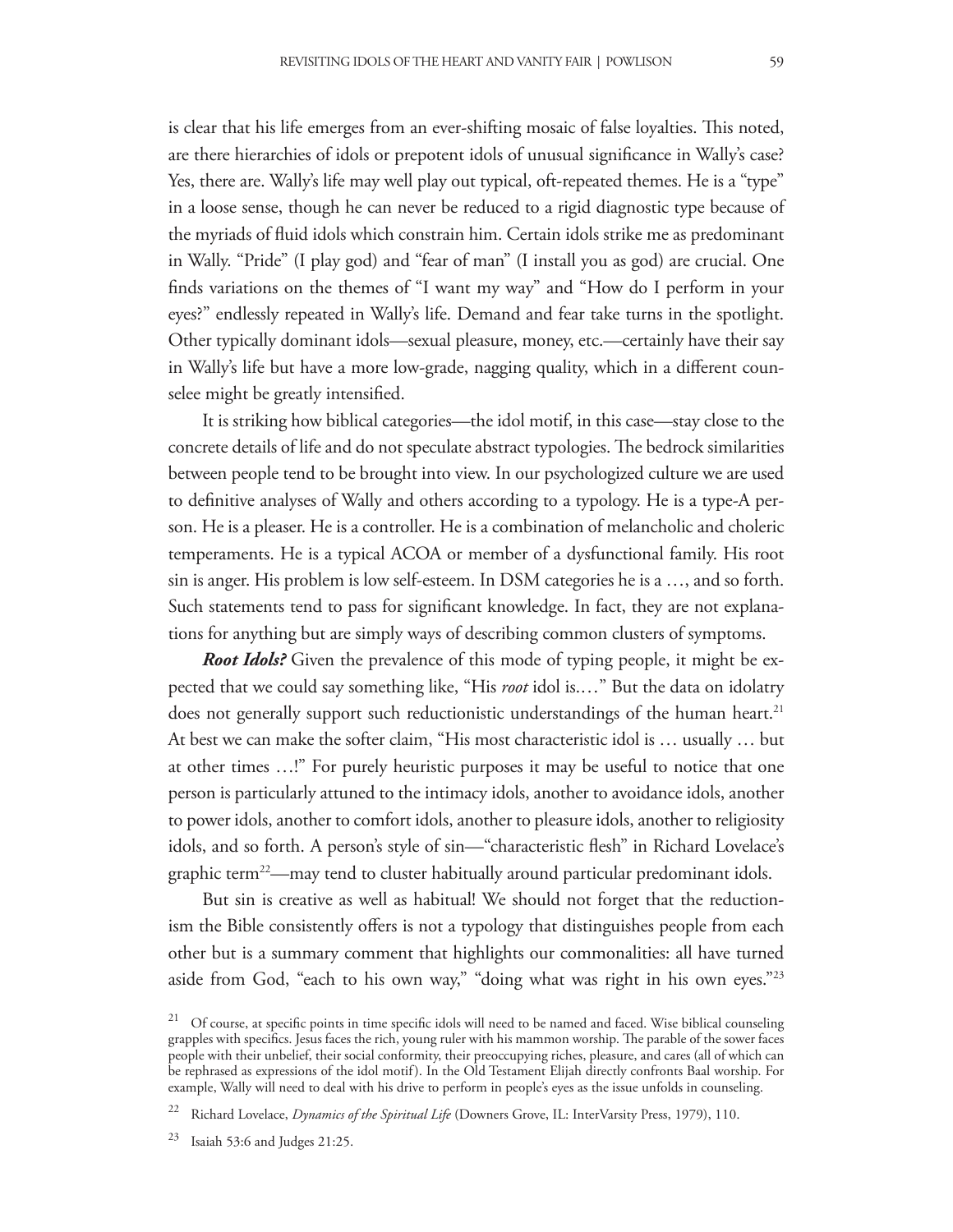Under this master categorization the temple teems with potential shapes for idols and false gods. The rampant and proliferating desires (plural) of the flesh contend with the Spirit and clamor for our faith and obedience. Typologies are pseudo-explanations. They are descriptive, not analytical, though as conceptual tools for various psychologies and psychotherapies they pretend to explanatory power. At best, typologies describe "syndromes," patterns of fruit and life experience that commonly occur together.<sup>24</sup> Current typologies are not helpful for exposing the real issues in the lives of real people. At best they are redundant of good description and intimate knowledge of a particular individual. At worst, they are bearers of misleading conceptual freight, for they duck the idolatry issues.

How do we explain the fact that all of us are not exactly like Wally though we share the same generic set of idolatrous tendencies? How are you marked by the numerous forms of pride and the fear of man? By obsession with sensual pleasures? By preoccupation with money? By tendencies towards self-trust regarding your opinions, agendas, abilities? By the creation of false views of God based on your life experience and desires? By desire to be intrinsically righteous, worthy, and esteemable? Jay Adams has perceptively commented on the commonality inhering within individual styles of sin:

> Sin, then, in all of its dimensions, clearly is the problem with which the Christian counselor must grapple. It is the secondary dimensions—the variations on the common themes—that make counseling so difficult. While all men are born sinners and engage in the same sinful practices and dodges, each develops his own styles of sinning. The styles (combinations of sins and dodges) are peculiar to each individual; but beneath them are the common themes. It is the counselor's work to discover these commonalities beneath the individualities.<sup>25</sup>

*"Neighborhoods" in Vanity Fair.* How do individual styles develop? Certainly particular "neighborhoods" in Vanity Fair can empower different idols. It doesn't surprise us that Wally's demanding and unpleasable father can be correlated with a particular form of the "fear of man" as a significant idol in Wally's heart. Yet because of the continual interplay of idol-making heart with idol-offering milieu, another child might grow up with very accepting parents, and the "fear of man" would be similarly empowered as a lust never to be rejected or fail. Our idols both covet what we do not have and hold on for dear life to what we do have.

Many of the nuances of our idolatries are socially shaped by the opportunities and

 $24$  The word "syndrome" ought to be stripped of its clinical pretensions to significant explanatory power. It is purely descriptive. It literally means, "things that tend to all run along together."

<sup>25</sup> Jay Adams, *Christian Counselor's Manual* (Phillipsburg, NJ: Presbyterian and Reformed Publishing Co., 1973), 124f.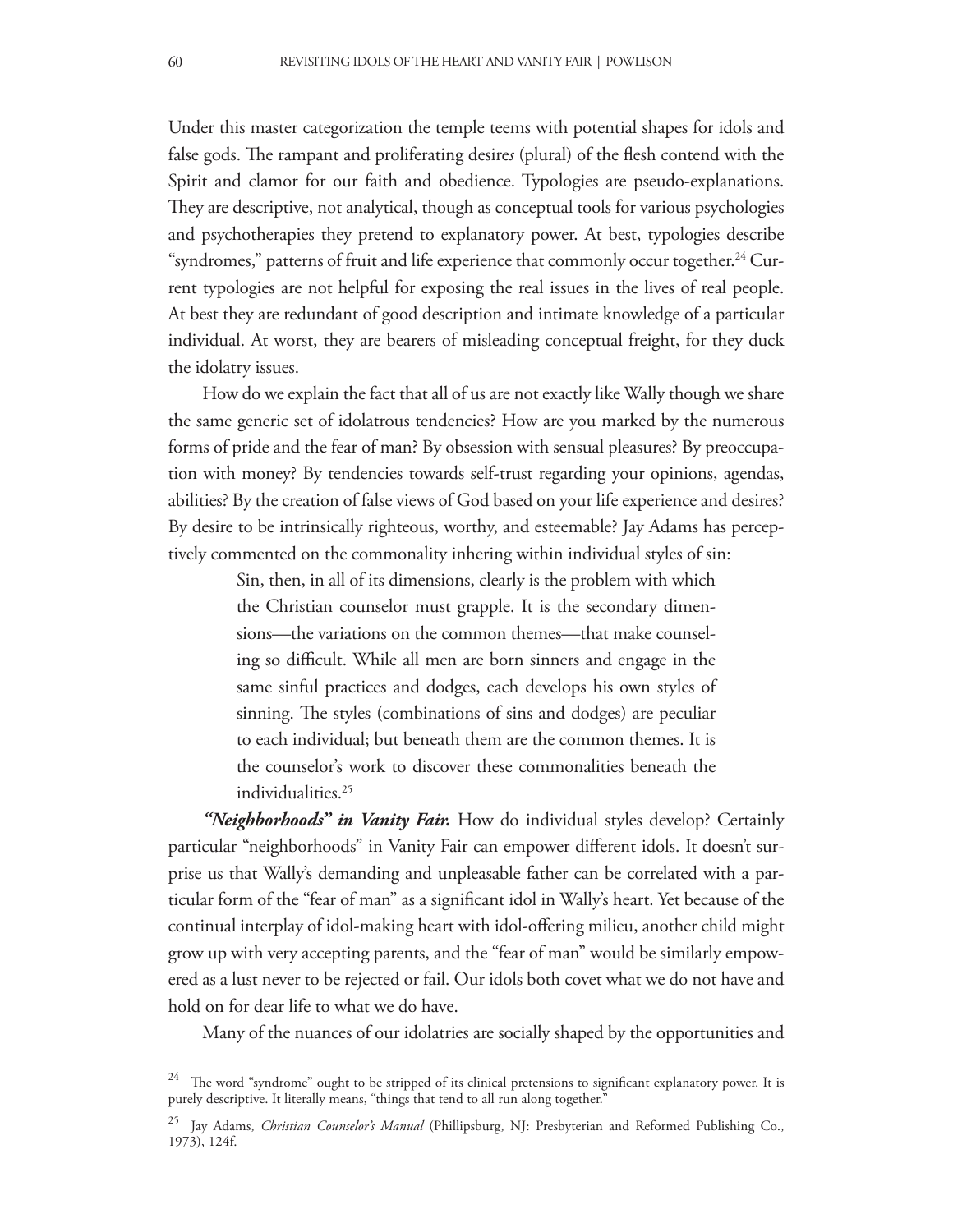values that surround us. For example, it is unsurprising that more people will become homosexuals (or adulterers, or pornographers, or whatever) in a culture that makes certain forms of sexual sin available, legitimate, or normal. For example, Wally grew up in a family moderately obsessed with academic and professional achievement. His next door neighbor might have grown up in a family obsessed with escapist pleasure, and he might have been nurtured to live for "Miller Time" and televised sports. The generic idols in every heart may bear different fruit in different people. For example, Baal is no threat to produce "religious" forms of idolatry today, but Mormonism is such a threat.

Much of the variation among us is simply empowered by the "accidents" of life experience: tragedies or smooth sailing, handicaps or health, riches or poverty, New York City or Iowa or Uganda, a high school or a graduate school education, first-born or eighth-born, male or female, born in 1500 B.C. or 1720 or 1920 or 1960 or 1990. Much individual variation is due to hereditary and temperamental differences: kinds of intelligence, physical coordination and capabilities, variation in talents and abilities, metabolic and hormonal differences, and so forth. In the last analysis, idiosyncratic choice from among the opportunities and options one encounters accounts for the nearly infinite range for individuality within the "commonalities" that biblical categories discern in us.

The diagnostic categories which pierce to the commonalities are categories such as "idolatry versus faith," which we are using here. These alone can embrace *both* the fluidities and relative stabilities of Wally's world, flesh, and devil—and can embrace the true God who has saved Wally. They apply to *every* person in a way which is simple, but never simplistic, accounting for all the complexities. For all our differences, the Bible speaks to every one of us.

### **Other Diagnostic Perspectives and the Gospel: Multiperspectival Interpretation**

As we have indicated, Wally's mass of behaviors, attitudes, cognitions, value judgments, emotions, influences, *et al.* can be understood right down to the details utilizing the biblical notion of idolatry. The disorder in Wally's life is produced by the interplay between particular idols of his heart and particular idols of his social environment. Sins occur at the confluence of disoriented heart motives and disoriented socio-cultural systems of all sizes. The intention of this essay has been to explore some of the dense connections between flesh and world. But there are other ways of approaching these things which are important to recognize.

Notably absent has been attention to the equally dense connecting links between the Devil and both world and flesh in the production of Wally's dysfunctional and sinful living. "*Who* rules me?" invites awareness of spiritual powers. Idols and demons go hand in hand in literal worship of false gods. Not surprisingly, the functional lordship of Satan is equally evident in the more subtle idolatries that enslave Wally. Does this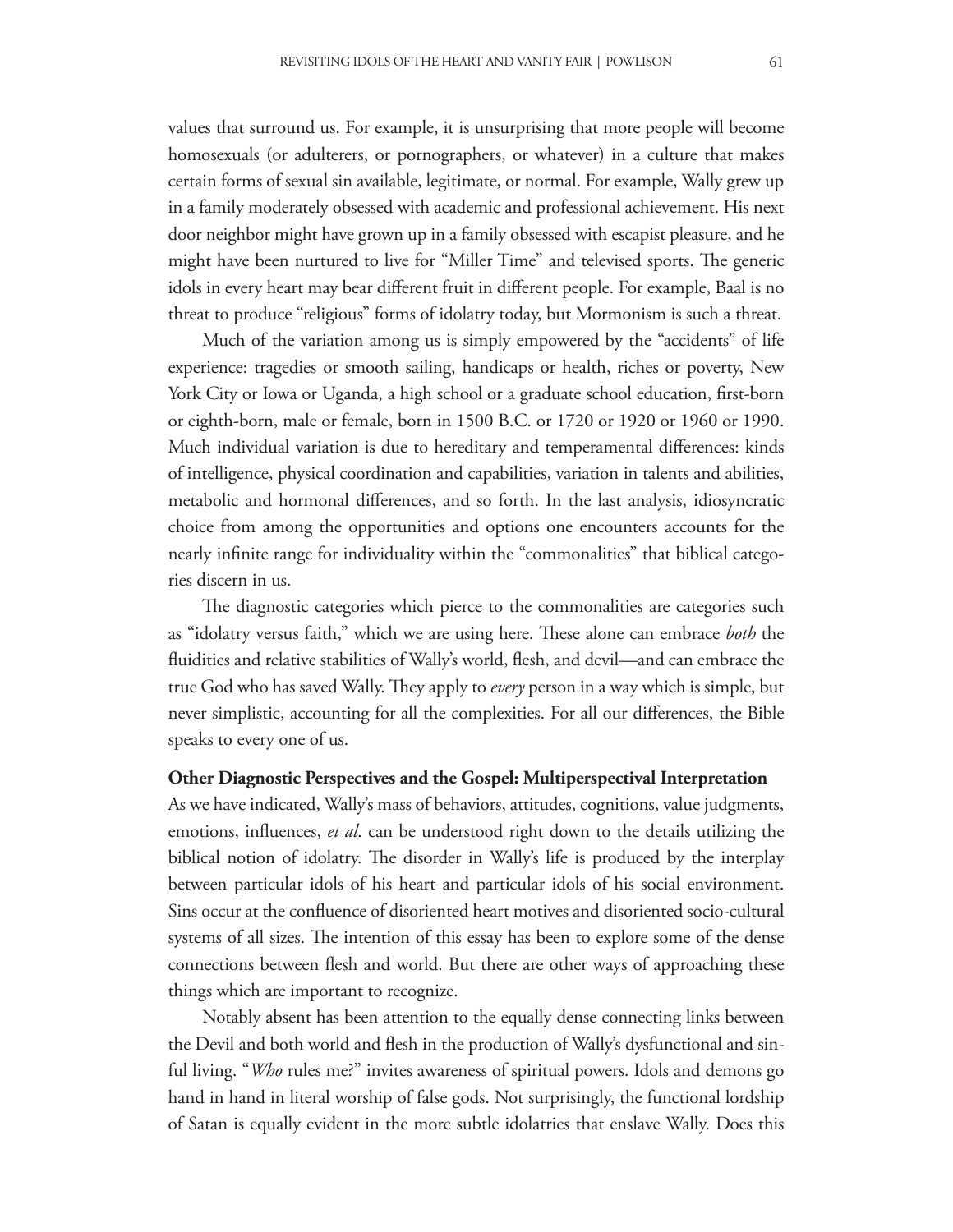mean that Wally is "demon-possessed" and the treatment of choice is exorcism? Decidedly not. But wherever we are problematically afraid or angry—to isolate two particular bad fruits—we are being formed into Satan's image rather than Christ's. The same modalities that fight world and flesh also fight the Devil. Intelligent faith in the gospel of Jesus Christ is ultimately the answer. But awareness of the spiritual warfare occurring emphasizes the fact that Christian counseling is a ministry of prayer.<sup>26</sup> Awareness of spiritual warfare also helps shake us out of the behavioral science mindset which tempts us to think about people psycho-socially, rather than with respect to God.

# Many of the nuances of our idolatries are socially shaped by the opportunities and values that surround us.

The Dark Lord's stratagems are all intended to establish his lordship over people. Satan methodically disintegrates Wally's relationships, leads him into gross sins, deceives his mind into highly distorted and selective perceptions, accuses him into despair, discourages him, ties his life into knots in every imaginable way, fans normal desires into inordinate and addictive desires and "needs," and the like. This article has primarily attended to "world and flesh." "Devil" completes the monolithic triad of biblical perspectives on the motivation of problem behavior.

Also notably absent has been detailed attention to the somatic influences on Wally. His problems are exacerbated by allergies, overtiredness, a diet with too much "junk food," sexual frustration and a sedentary lifestyle. Close attention to patterns of irritability, marital tension, sexual lust, and depression would consistently reveal a plausible somatic component. The fact that monitoring caffeine and sugar intake, and getting more regular rest, sexual intercourse, and exercise moderates Wally's symptoms also points to somatic influences. Somatic factors, at minimum, influence the "quantity" of Wally's problems, though they do not create the "quality" of his problems. A tense irritability can flare into rage and cursing. A case of "the blues" can spiral into bleak despair. A tendency to ogle women can break out into viewing pornography. Wally's body variously exacerbates or moderates the intensity of his sins. It does not create new kinds of sins.

*The Role of the Will.* Also notably absent has been a discussion of the degree to which Wally's behavior is willed and, hence, immediately controllable. As was stressed earlier, paying biblical attention to motives of heart and world is no ploy for cutting

<sup>&</sup>lt;sup>26</sup> Acts 6:4 is a classic text defining ministry in terms of both truth and prayer. Ephesians 6:10–20 is a classic text on the mode of warfare: faith in all its elements and ways of expression defeats demonic powers. James 3:13–4:12 adds the note that repentance is crucial to the defeat of Satan.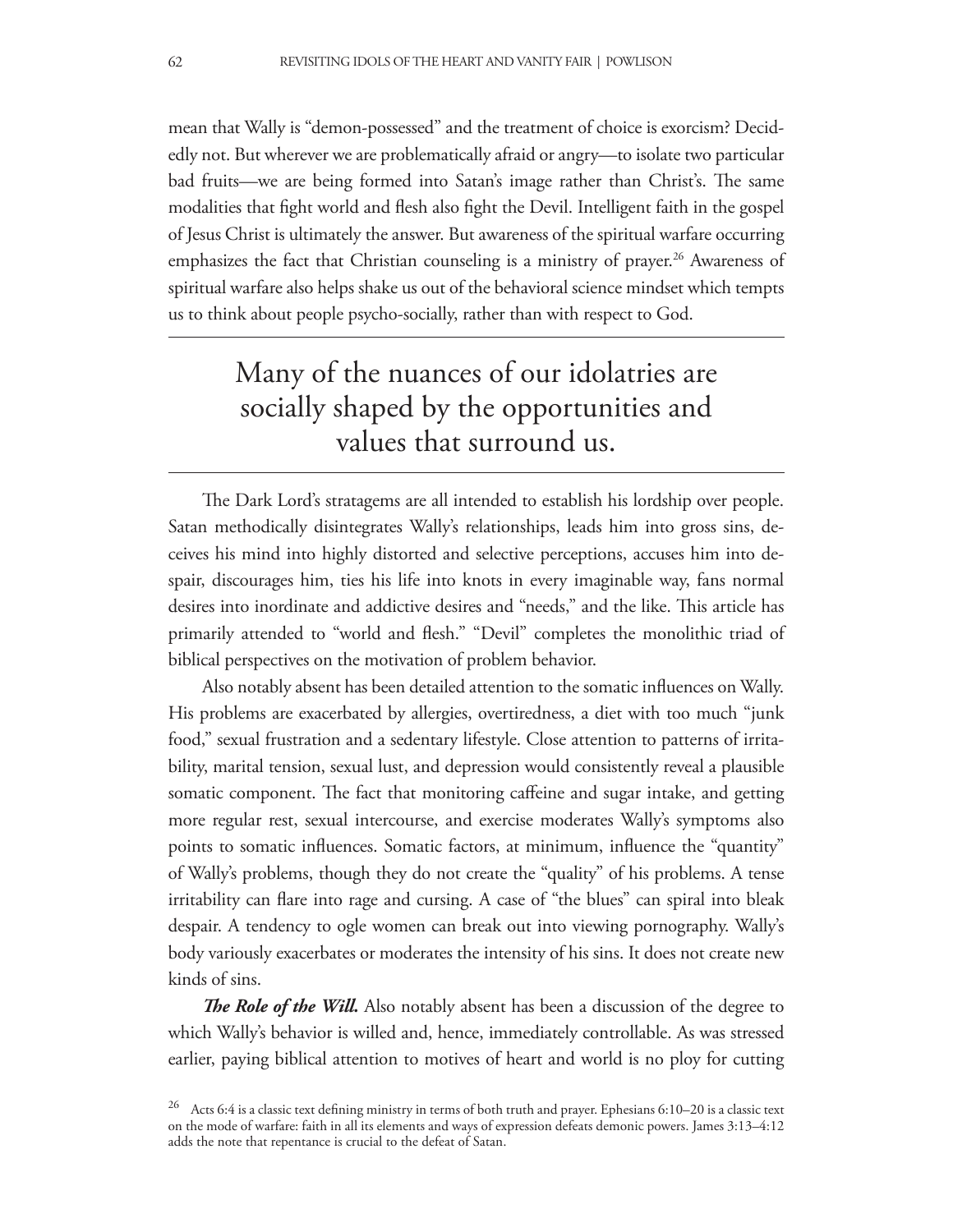the force out of the Bible's view of human responsibility. Wally chooses, even when he plunges down well-worn ruts where a fork in the road seems experientially nonexistent. Wally has made headway in self-discipline at various times in his life. He knows what is wrong and what is right. He is able to describe many times when he "bull-headedly chose wrong." He can also tell of many times when he acted out of conscious faith in Christ to choose right.

Recognizing choice does not negate the power of world, flesh, and Devil. The more Wally grows to know himself and his environment, the more he consciously knows and experiences that he has *always* been making choices. One of the purposes of working with the idol motif (or with its more culturally accessible equivalents: the idolatrous desires, hopes, fears, expectations and goals which own people) is to expand the arena in which Wally is aware of the choices he has been making implicitly. Sanctification expands the arena of conscious choice and biblical self-control.

Also notably absent has been a discussion of the providence of God in bringing intense, transforming experiences. Wally's conversion "dropped out of the sky" and gave him months of freedom from sins, joy in Christ, and growing love for people. He has had other "high times" as a Christian: times of greater vision, love, and liberty produced by a good sermon, at a retreat, or by some inexplicable opening of his heart to God in a moment of daily life.

But changes in Wally's life—whether the product of victories in conscious spiritual warfare, of physiological alterations, of volitional commitment or of mountaintop experiences—seemingly "happen" at random. These four paradigms often provide the stuff with which Wally thinks about problems and change in his life. Wally has little sense of confidence that his life is moving in the direction of consistent, intelligent, desirable, whole-souled change. His life in general seems to be an unhappy chaos, with occasional and temporary moments of symptomatic relief. One of the goals of this essay is to describe several elements which can make change more consistent, internalized, self-conscious and genuinely transformative. In my experience the Wallys, both inside and outside the church, tend to be very blind to the things that move them. It is a curious but not uncommon phenomenon that a biblically literate person like Wally has no effective grasp on the idols of his own heart and the temptations of the particular Vanity Fair which surrounds him.<sup>27</sup> Wally is all action, impulse, and emotion. He knows relatively little about what God sees going on in his heart and his world. The question, "What is God's agenda in my life?" can often be answered with some confidence when I start to grasp the themes which play out in my life.

The Bible indicates the reason for this by frequently describing our inordinate desires as "deceptive." Satan is the arch-deceiver. We tend to conform to the atmospheric deceptions of our socio-cultural milieu. Our idols are so plausible and instinctive that a person can even describe them, without really seeing them as the crucial problem in his or her life.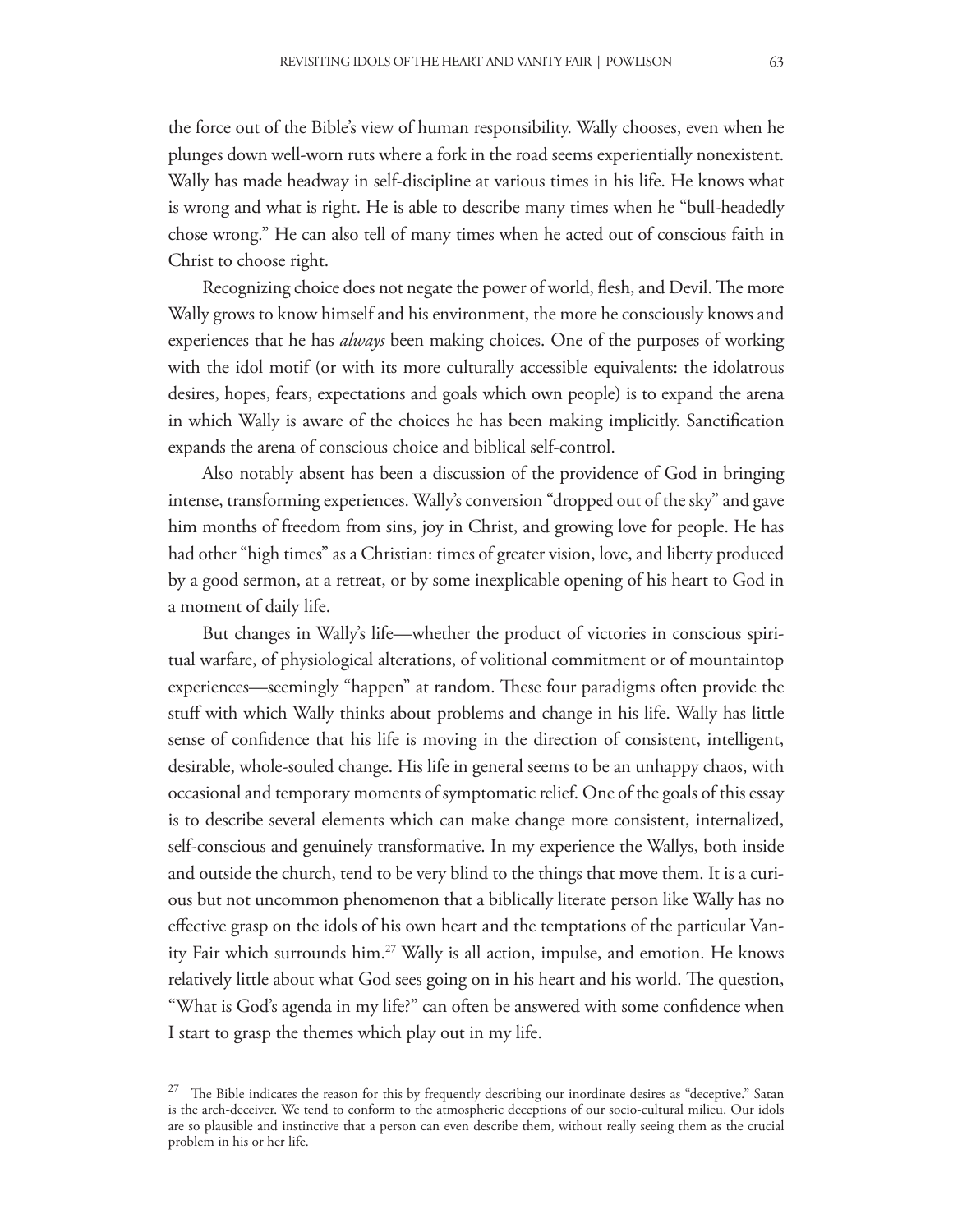My analysis has been predominantly "psycho-social" (covenantally psycho-social!). A full biblical analysis of Wally's problems would be a "psycho-social-spiritual-somaticvolitional-experiential" analysis.<sup>28</sup> To understand the exact weight of each variable is, obviously, to quest after something which is—from a human point of view, the intentions of social scientists notwithstanding!—ultimately elusive. But the Bible's answer is always powerfully applicable: turning from idols to the living God, renewal of mind and heart in the truth, activities captured in shorthand by the phrase "repentance and faith."

*The Lordship Question.* There is some utility to teasing out these two strands of human motivation, while never forgetting that we are focusing only on several perspectives within a unified whole. The two I have concentrated on in this article—the heart and the social milieu—without question receive the bulk of the Bible's attention. But the question of human motivation is ultimately the multiperspectival question of lordship, of faith in idols and false gods in tension with vital faith in the true God. This can be looked at through numerous lenses:

- Lordship through the lens of our hearts: The grace-filled, "strait and narrow" will of the Spirit *versus* the rampant, idolatrous desires of my flesh.
- Lordship through the lens of social influences: Social shaping by the Kingdom of God and the body of Christ *versus* imbibing the models and values of the kingdoms of our world (various micro-kingdoms of marital and family systems; on up through progressively larger kingdoms of peer relations; of neighborhood, school, and work place cultures; of ethnic group, socioeconomic class, nationality, etc.).
- Lordship through the lens of spiritual masters: The good King Jesus *versus* the tyrant Satan.
- Lordship through the lens of somatic influences: Living through bodily pains and frustrations in the hope of the resurrection *versus* immediate service to and preoccupation with my belly's and body's pains, pleasures, deprivations, and wants.
- Lordship through the lens of volitional choices: Conscious faith in God's promises and obedience to God's will *versus* believing and choosing according to my spontaneous will, desires, and opinions, "the way that seems right to a man."
- Lordship through the lens of experiential providence: Learning to rejoice in God amid blessings and to repent and trust God amid sufferings *versus* growing presumptuous, proud, or self-satisfied when things go our way and de-

<sup>&</sup>lt;sup>28</sup> There are doubtless any number of other ways of slicing the pie of human motivation. For a stimulating portrayal of the multi-perspectival subtlety of a previous generation of Christian counselors, see Tim Keller's "Puritan Resources for Biblical Counseling," *Journal of Pastoral Practice* 9:3 (1988): 11-44.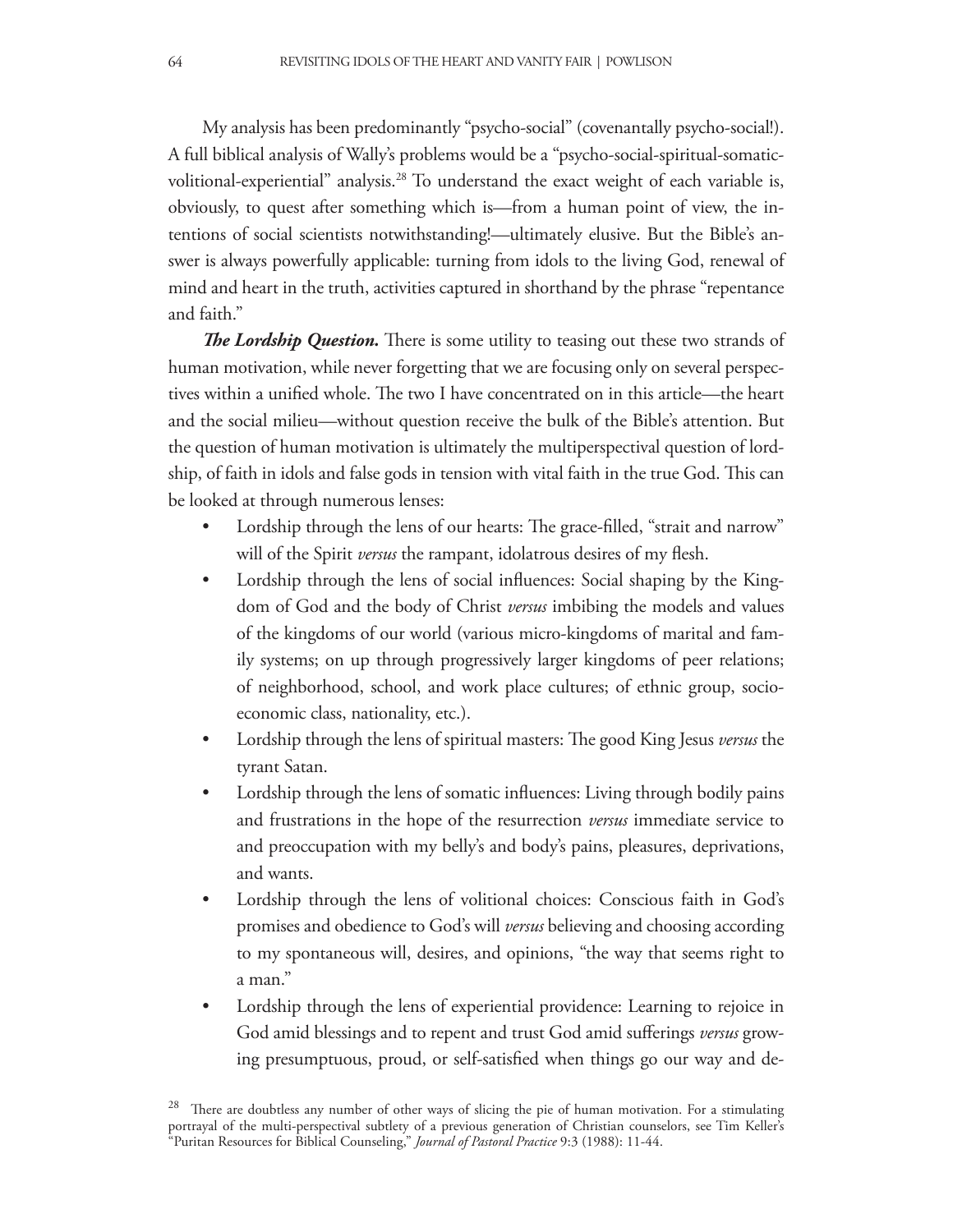pressed, angry, or afraid when life is painful, frustrating, or unsure. Though this article has commented particularly on the interplay between the first two lenses, my intent throughout has been to expand our view of Wally, not to constrict it. Within the biblical conceptual framework we can bring into view all of Wally and his world. The notion of behavior as *ruled* lets us hold together seeming paradoxes. Wally is fully responsible for what he does. Wally's inner life is full of kinks, distortions, and blind compulsions. Wally is continually being conditioned from without, tempted, tried, and deceived. Wally is also a Christian. The Spirit and the Word can work powerfully both to reorient him from the inside and to set him free from the control of what impinges on him.

*Idolatry and the Ministry of the Gospel of Jesus Christ***.** In this article my attention has been heavily weighted towards the issue of diagnosis: How do we biblically understand people? But biblical diagnosis bridges immediately into biblical treatment. The understanding of people presented here enables the message of the gospel to apply relevantly to the problems of troubled people.

One of the major challenges facing Christian counselors is how to apply the gospel of the love of God incisively. There are many faulty, distorted, or inadequate ways to go about this. The gospel is easily truncated and weakened when idols of the heart and Vanity Fair are unperceived or misperceived. But if we accurately comprehend the interweaving of responsible behavior, deceptive inner motives, and powerful external forces, then the riches of Christ become immediately relevant to people. What was once "head knowledge" and "dry doctrine" becomes filled with wisdom, relevancy, appeal, hope, delight, and life. People see that the gospel is far richer than a ticket to heaven and rote forgiveness for oft-repeated behavioral sins.

How many Wallys—and Ellens—are stuck with a vague guilt over seemingly unshakable, destructive patterns? But when Wally sees his heart's true need and his need for deliverance from enslaving powers-that-be, he then sees how exactly he really needs Christ. Christ powerfully meets people who are aware of their real need for help.<sup>29</sup> We Christian counselors, both in our own lives and in our counseling, frequently do not get the gospel straight, pointed, and applicable. I will consider two broad tendencies among Christians who seek to help their fellows: psychologizing and moralizing.

Christian counselors with a psychologizing drift typically have a genuine interest in the motivation that underlies problem behavior. Psychologically-oriented Christians attempt to deal with both the internal and external forces that prompt and structure behavior. The heart issues are typically misread, however. "Need" categories tend to

<sup>&</sup>lt;sup>29</sup> Hebrews 4:12–16; Matthew 5:3–6; Luke 11:1–13; Matthew 11:28–30; 2 Corinthians 12:9–10; indeed, the entire Bible! Christ's forte is our acknowledged need in the face of compulsions from within and pressures from without.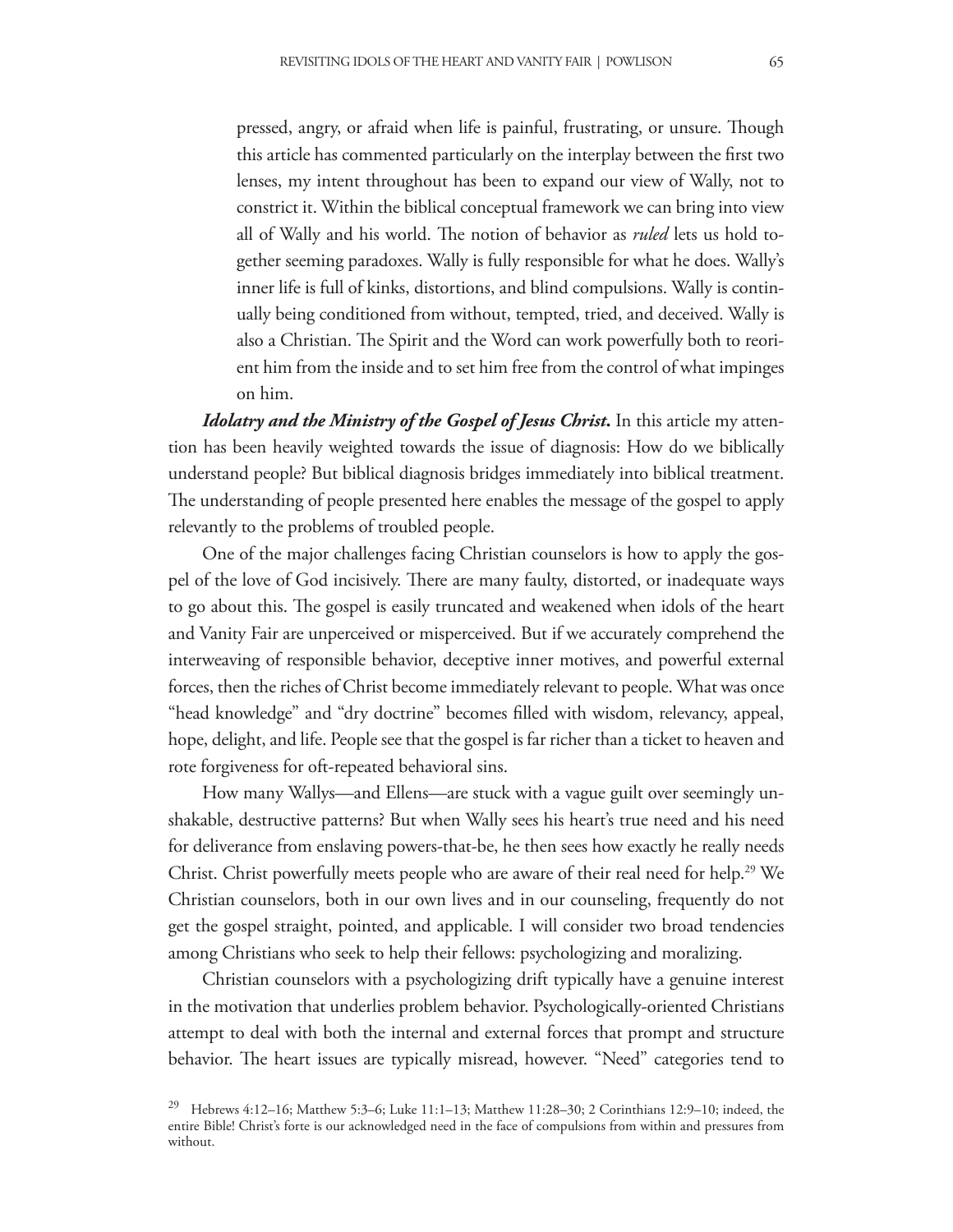replace biblical categories—idolatry, desires of the flesh, fear of man, etc.—which relate the heart immediately to God. Also, environmental issues such as a history of abuse, poor role models, and dysfunctional family patterns tend to be given more deterministic status than they have in the biblical view.

These views of inner and outer motivation fit hand-in-glove as an explanation for behavioral and emotional problems. "You feel horrible and act badly because your needs aren't met because your family didn't meet them." The logic of therapy coheres with the logic of the diagnosis: "I accept you, and God really accepts you. Your needs can be met, and you can start to change how you feel and act." Behavioral responsibility is muted, and the process of change becomes more a matter of need-meeting than conscious repentance/*metanoia* and renewal of mind unto Christ.

*What Is the Gospel?* What happens to the gospel when idolatry themes are not grasped? "God loves you" typically becomes a tool to meet a need for self-esteem in people who feel like failures. The particular content of the gospel of Jesus Christ— "grace for sinners and deliverance for the sinned against"—is down-played or even twisted into "unconditional acceptance for the victims of another's lack of acceptance." Where "the gospel" is shared, it comes across something like this: "God accepts *you* just as *you* are. God has unconditional love for you." That is not the biblical gospel, however. God's love is not Rogerian unconditional, positive regard writ large. A need theory of motivation—rather than an idolatry theory—bends the gospel solution into "another gospel" which is essentially false.

The gospel is better than unconditional love. The gospel says, "God accepts *you* just as *Christ* is. God has 'contraconditional' love for you." Christ bears the curse you deserve. Christ is fully pleasing to the Father and gives you his own perfect goodness. Christ reigns in power, making you the Father's child and coming close to you to begin to change what is unacceptable to God about you. God never accepts me "as I am." He accepts me "as I am in Jesus Christ." The center of gravity is different. The true gospel does not allow God's love to be sucked into the vortex of the soul's lust for acceptability and worth in and of itself. Rather, it radically decenters people—what the Bible calls "fear of the Lord" and "faith"—to look outside themselves.

Christian counselors with a psychologizing drift typically are very concerned with ministering God's love to people who view God as the latest and greatest critic whom they can never please. But their failure to conceptualize people's problems in the terms this article has been exploring inevitably creates a tendency towards teaching a "Liberal" version of the gospel. The cross becomes simply a demonstration that God loves me. It loses its force as the substitutionary atonement by the perfect Lamb in my place, who invites my repentance for heart-pervading sin. "The wound of my people is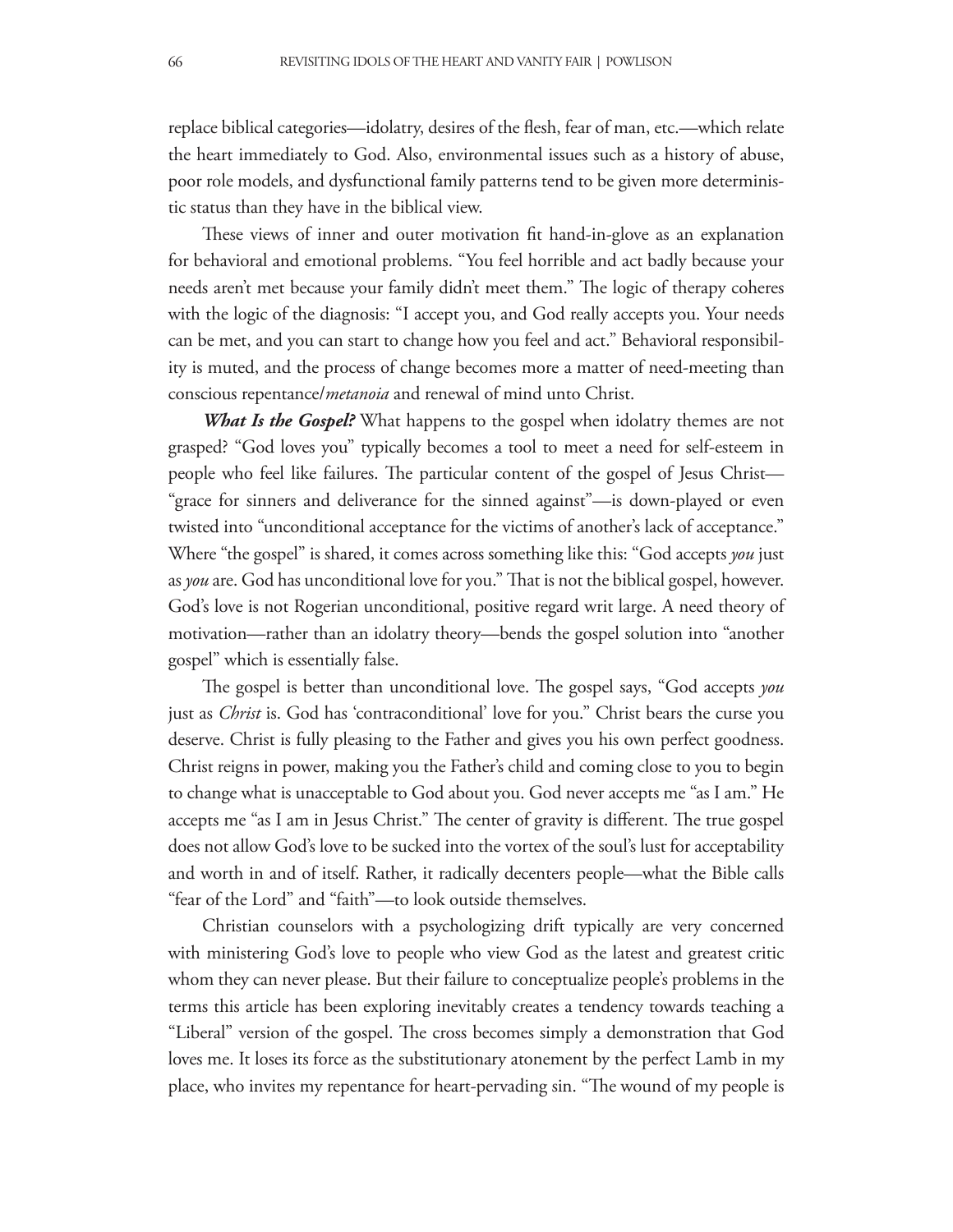Christian counselors with moralistic tendencies face a different sort of problem. Where there is a moralizing drift to Christian counseling, Christ's forgiveness is typically applied simply to behavioral sins. The content of the gospel is usually more orthodox than the content of the psychologized gospel, but the scope of application may be truncated. Those with psychologizing tendencies at least notice our inner complexities and outer sufferings, though they distort both systematically. In some ways the moralizing tendency represents an inadequate grip on the kinds of "bad news" this article has been exploring.

Moralistic Christianity does not usually evidence much interest in the pressures and sufferings of our social milieu. Counselors fear that such interest would necessarily feed those varieties of blame-shifting and accusation which spring up so readily in our hearts. Human responsibility would be compromised. But they do not see that understanding the evil that happens to me—the Vanity Fair that is swirling around my life—is a crucial part of my widening and deepening appreciation of Christ. Attendance to the forces that have pressured and shaped me—and are shaping me—for ill allows me to respond intelligently, responsibly, and mercifully. As psalm after psalm demonstrates, our sufferings are the context in which we experience the love of God, both to comfort us and to change us. We are comforted in our afflictions as we learn of God's promises and power. We are changed in our afflictions as we learn to take refuge in God rather than in vain idols.

Moralizers are also weak on the inward side of motivation. Heart motives may be attended to in part via an awareness of "self" or "flesh." But the solution is typically construed in all-or-nothing terms. Conversion, "Let go and let God," and "total yieldedness" attempt to deal with motive problems through a single act of first-blessing or second-blessing housecleaning. The gospel is for the beginning of the Christian life or a dramatic act of consecration. There is little sense of the patient *process* of inner renewal which someone like Wally—and each of us!—needs. Jesus says to take up our cross *daily*, dying to the false gods we fabricate, and learning to walk in fellowship with him who is full of grace to help us. Receptivity to God's love—"The LORD is my shepherd, I shall not want"—is the absolutely necessary prerequisite for any sort of active obedience to God.31

I have looked at two common truncations of the gospel of Jesus Christ. Both evidence an inadequate grasp of the deviance of our hearts and our corresponding vulner-

 $30$  Jeremiah 8:11 (cf.23:16f).

<sup>&</sup>lt;sup>31</sup> Active love is the fruit of receptive faith. Psalm 23—like many portions of Scripture—is a pure promise to be drunk in. Other passages detail the transition from gift to gratitude, from root to fruit, from abiding to fruit-bearing, from faith to works (Galatians 5 and 1 John 4:7-5:12 are two of the most sustained expositions). Performance-oriented people like Wally, idol-driven people, rarely drink and eat of the life-giving bread of heaven.